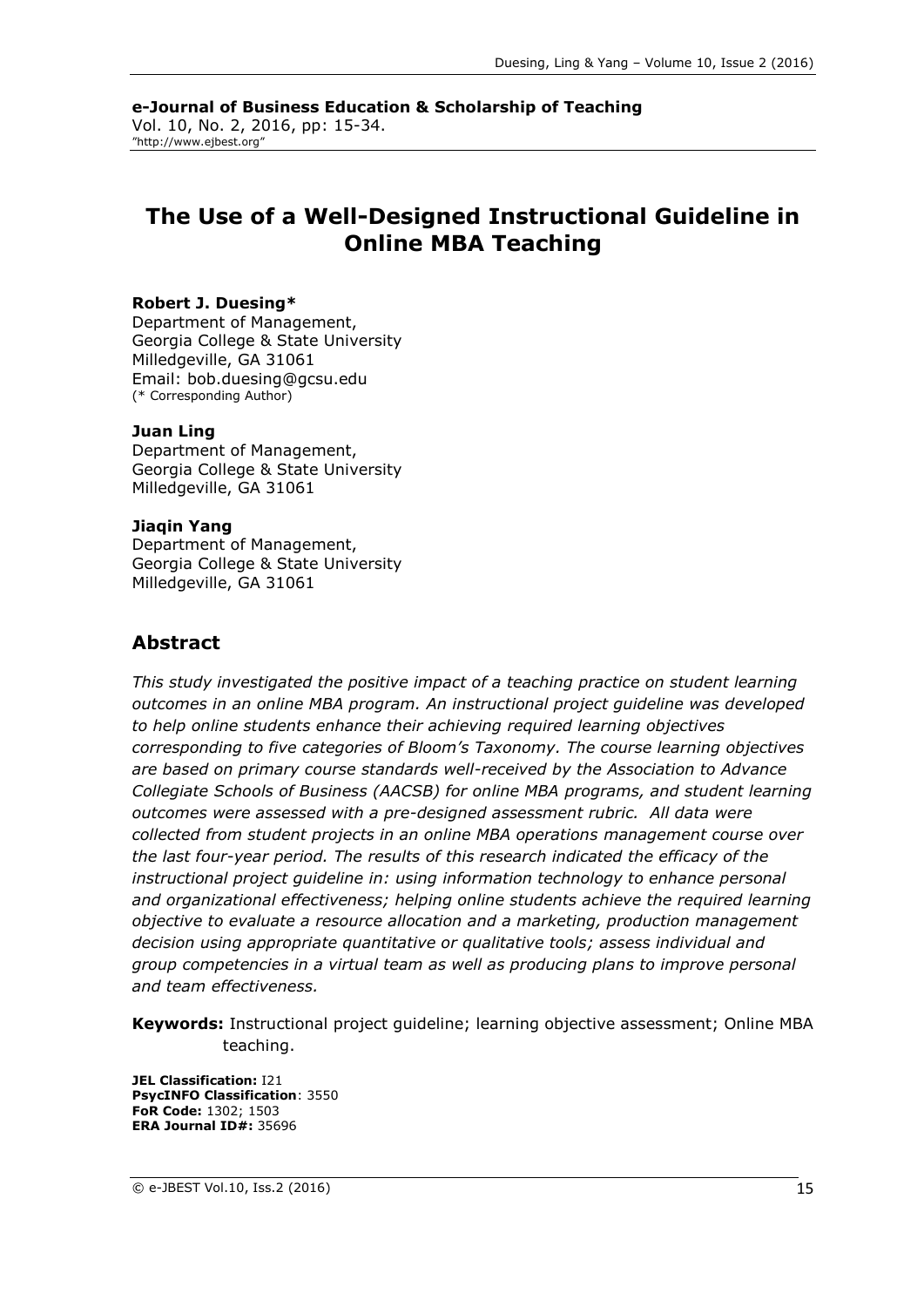# **Introduction**

*"I hear and I forget. I see and I remember. I do and I understand." -- Confucius - Chinese philosopher and reformer (551 BC - 479 BC)*

Growing competition and globalization of organizations have heightened the competitive nature of business and the increased use of technology has changed the very nature of work. These technological changes have had a substantial impact on the skill sets required in the work force (Kirsch, Braun & Yamamoto, 2007). In an effort to increase efficiency, it is essential for managers to become adept at learning asynchronously from multiple locations through the use of technology. Teaching managers to be prepared for today's workforce requirements has made online learning a necessary skill set for effective managers. Previous concerns over the efficacy of online learning have gradually eroded and Kenny (2002) found that educational benchmarks can be achieved equally well in an online learning format as in a traditional face-to-face course. The purpose of this paper is to examine the effect of a course instructional tool on students' performance in relation to the established program learning objectives.

Managers must be skilled in the use of information technology to improve the effectiveness of the business. Skill in processing information, given the abundance of data available in the public domain paired with a manager's knowledge and experience, is considered to play an integral role in the effectiveness of an organization as well as the ultimate success or failure of the business (Moorman, 1995; Lievens & Moenaert, 2000; Van Riel, Lemmink & Ouwersloot, 2004). The use of information technology to support decision making in successful firms has also been shown to be impacted by the composition of the decision making team and mediated by decision maker experience and perspective (Van Riel, Semeijn, Hammedi, & Henseler (2011). The first research question is can graduate students working in a completely online environment evaluate and appropriately use information technology to enhance personal and organizational effectiveness?

Graduate students in the field of business learn that managers are expected to have an understanding of scarce resources and must make decisions on the allocation of those resources. Learning to optimize the allocation of resources, managers can improve operational efficiency (Karim & Arif-Uz-Zaman, 2013). Research has shown managers improve efficiency through decisions regarding the allocation of resources in many areas throughout the value chain from procurement of raw materials, manufacturing and distribution, or the rendering of services, through the final marketing to customers (Cavinato, 1992; Sven-Oliver, Tyler & Brennan, 2007). Therefore, the second research question addressed is can graduate students working in a completely online environment evaluate a resource allocation and a marketing, production or service management decision using appropriate quantitative or qualitative tools?

In today's internet era it is widely believed that managers must also be relatively proficient in working within virtual teams (Williams, 2016). They will need to process information, make decisions, and solve complex problems while working asynchronously. The challenge of accomplishing these tasks in a face-to-face environment is compounded in virtual environments due to lower levels of trust among members, less team cohesion, lower quality of communication, and lack of leadership that results in difficulty in developing procedural norms (Curseu, Schalk & Wessel, 2008). Also, one of the cardinal functions of management, planning, is much more difficult in virtual teams. The technology used for communication between team members limits the information processing capabilities of virtual teams, and skill in planning is directly related to team effectiveness (Ilgen, Hollenbeck, Johnson, & Jundt,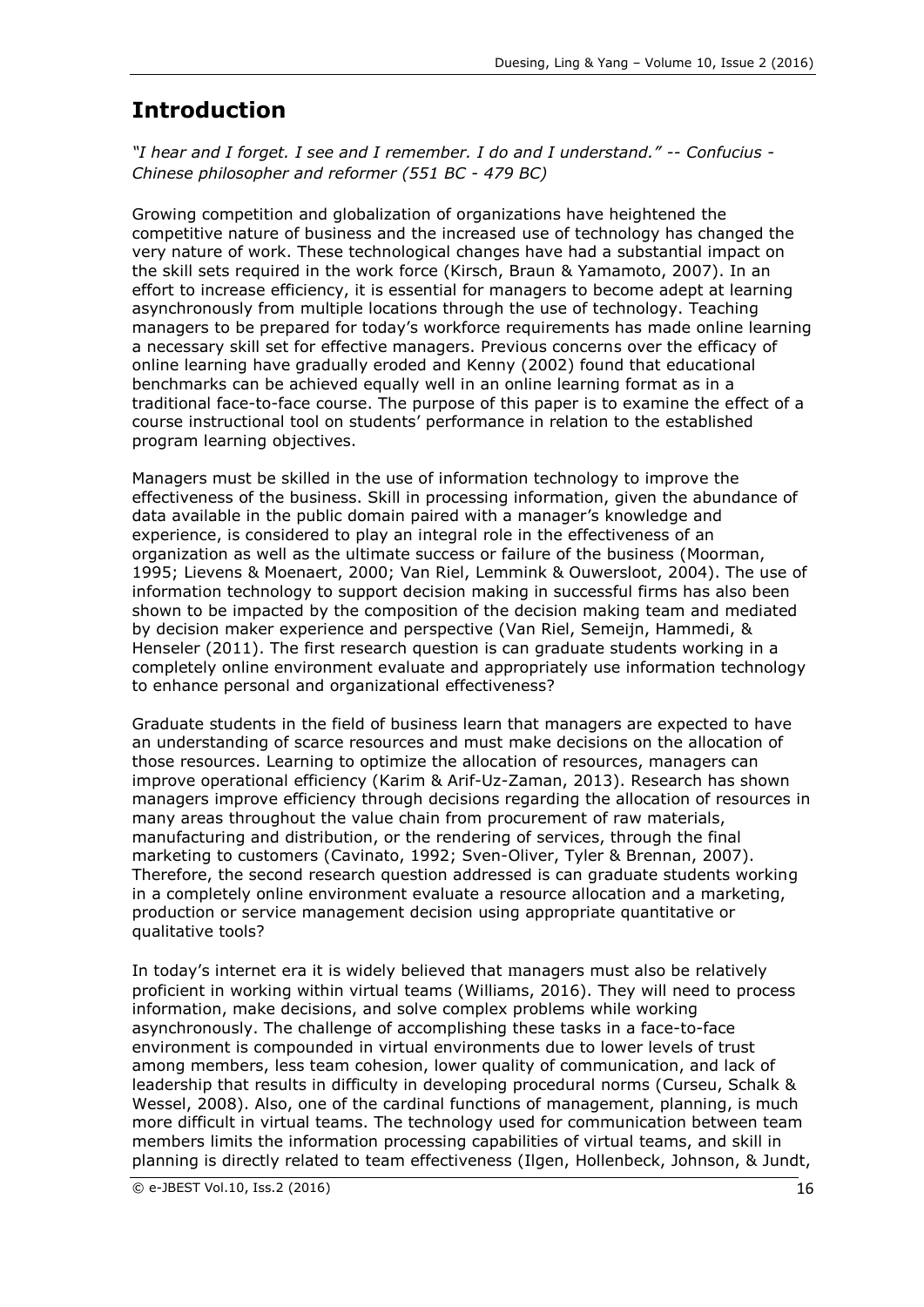2005). As such, the third research question is can graduate students working in a completely online environment assess individual and group competencies in a virtual team and produce plans to improve personal and team effectiveness?

To evaluate the three research questions described above, the case study method was implemented – which is an approach proposed to apply to theory development and problem solving (Eisenhardt, 1989). Problems in business are often less clear cut than problems in the sciences, because researchers have little control over the business problem to be studied and the focus is often on an issue set in a real-life context (Yin, 1994). Due to these factors, case studies are often preferred in a pedagogical environment. The single case study provides a detailed examination of practices within an individual business as a basis for research. This type of study also often uses comprehensive data gathering beyond the information provided by the subject business to develop explanations for the findings (Flynn, Schroeder & Sakakibara, 1995). Therefore, the single case study method was adopted in this research.

Previous research has examined how to engage undergraduate business students in an operations management course delivered in a face-to-face format using the case study method (Kang, et al., 2010). Case method takes such forms as a traditional written case, simulated case, and live case (Elam & Spotts, 2004). Among these forms, the live case method is a type of experiential learning that involves students in the real life business context and engages them to solve real life business problems (Elam & Spotts, 2004). This study was a follow-up in an operations management course but using graduate students in a Master of Business Administration (MBA) program in a completely online format. The previous study (Kang, et al., 2010) considered comprehension and application of course materials using experiential learning. Using the same measurement instrument and the single case study method, this research examined experiential learning in an online course at the graduate level.

The organization of this paper is as follows. Following the introduction is the literature review, which defines and explains those recent online MBA education teaching issues, including: overall trend in online MBA education, experiential learning, related pedagogical changes, the role of the instructor, and the assessment of online learning. The methodology section then follows and describes the implementation of the single case study approach along with findings of the study. Then the result analysis section describes the collected data about a case study and discusses the potential implications. Finally, conclusions are presented as well as limitations of the study and suggestions are offered for future research.

# **Literature Review**

As a result of technological advancements, the delivery of management education by means of online communication has gained increasing importance (Popovich & Neel, 2005). Consistent findings indicate that experiential learning has the potential to make online management education more effective (Erez, et al., 2013). The operations management field, however, has heavily relied on a combination of texts and cases rather than experiential methods.

### *Online Management Education*

New developments and advancements in information and communication technology have largely changed how work is done in organizations. Given the rise of virtual communication and collaboration in the workplace, more and more business schools have adopted virtual technologies and offered distance learning programs (Erez, et al., 2013; Taras, et al., 2013). Online courses typically rely on "the use of the Internet to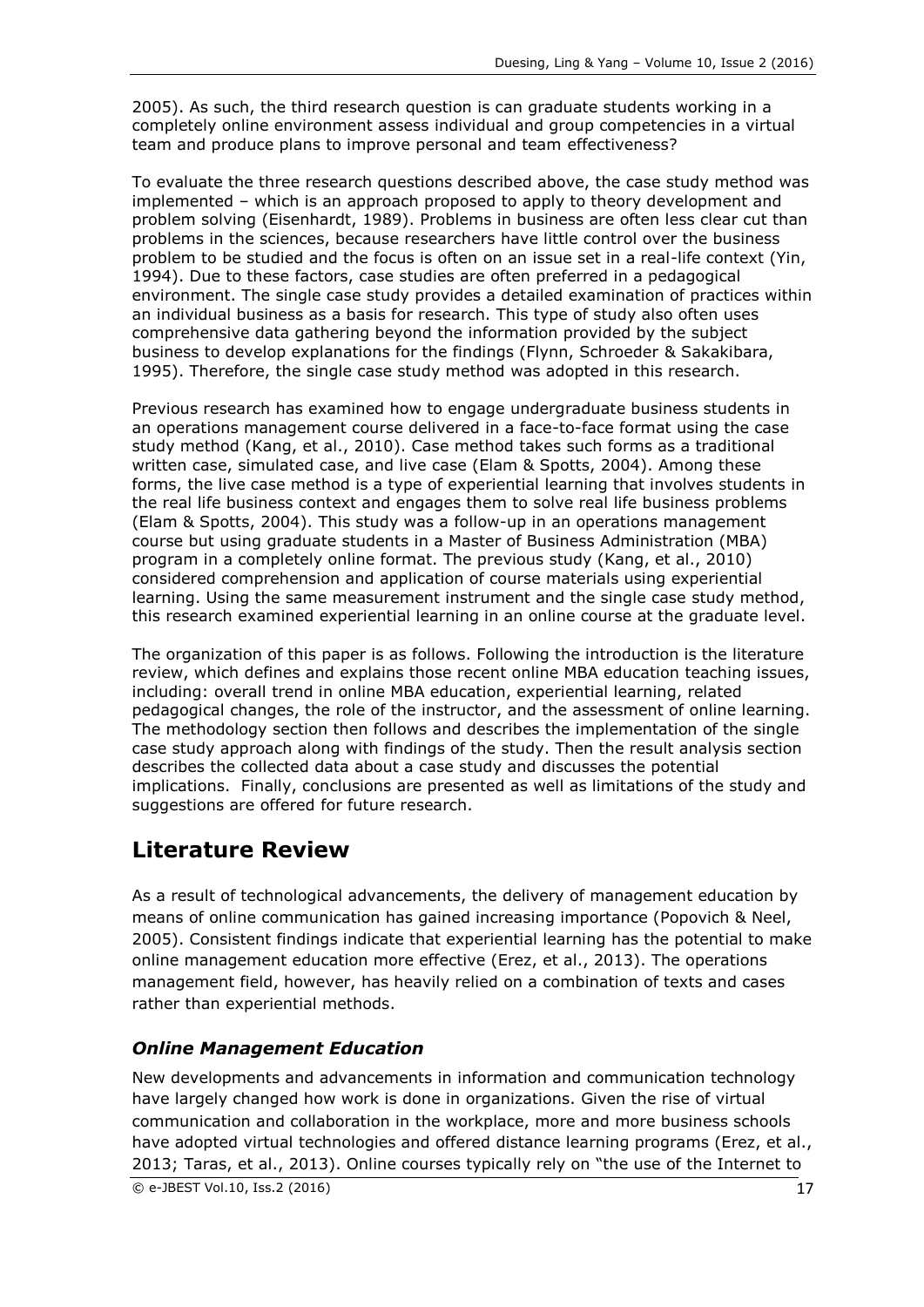access learning materials; to interact with the content, instructor and other learners; and to obtain support during the learning process, in order to acquire knowledge, to construct personal meaning, and to grow from the learning experience" (Ally, 2004: 5). Online management education aims at enhancing students' problem solving, critical thinking, teamwork, and managerial skills by using a virtual communication environment to meet specific learning outcomes (Hwang & Arbaugh, 2009).

Arbaugh and his colleagues (Arbaugh et al., 2009; Arbaugh, Desai, Rau, & Sridhar, 2010; Arbaugh & Hwang, 2013) have reviewed the literature on online management education in the last fifteen years and posit that the adoption of online education methods has positively and significantly influenced a wide range of management subfields such as operations management, organizational behavior, strategic management, and international management. Moreover, there is evidence suggesting that online education is as effective as traditional face-to-face education in improving students' managerial knowledge, skills, and abilities (e.g., Friday, Friday-Stroud, Green, & Hill, 2006; Daymont & Blau, 2008). For example, Fan (2009) proposes some teaching reform ideas in a management information system course of an online MBA program with a focus on the use of a case study approach. Another trend in developing online MBA programs is not only attempting to meet those non-traditional students' demands, but also through the development of a high quality online education program with a well selected faculty group and program design – which has quickly been recognized by the national educational media (Roe, Toma, & Yallaprogada, 2015). Finally, the effort of assessing the effectiveness of student learning through an online program versus that of traditional teaching programs has been also addressed with the conclusion that the students' performance is relatively independent to the teaching mode of instruction, which certainly opens a new window for online educational programs (Ni, 2014).

### *Experiential Learning*

Knowledge construction by way of online management education can take the experiential learning approach (Benbunan-Fich & Arbaugh, 2006; Arbaugh & Benbunan-Fich, 2007). From the experiential learning perspective, learning can be defined as "the process whereby knowledge is created through the transformation of experience, and knowledge results from the combination of grasping and transforming experience" (Kolb, 1984: 41). Experiential learning stems from Dewey's (1938) "theory of experience", which stresses the importance of the experiential approach to education. More recently, Kolb and his colleagues (Kolb, 1984; Kolb & Kolb, 2005) have proposed experiential learning theory, which suggests that experiential learning motivates learners to touch all the bases of learning such as experiencing, reflecting, thinking, and acting in a recursive learning cycle that is responsive to contextual demands. Typically, concrete experiences result in observations and reflections, which are, in turn, integrated into abstract concepts that one can draw implications to be actively examined (Kolb & Kolb, 2005).

Experiential learning is especially important for MBA students. There have been long standing calls to address the criticism of business education in general, and MBA programs in particular, as being passive, theoretical, unrealistic, and unable to help business students adapt to changes and challenges in the real world (Mintzberg, 2004; Bennis & O'Toole, 2005; Graen, Hui, & Taylor, 2006). MBA students must have much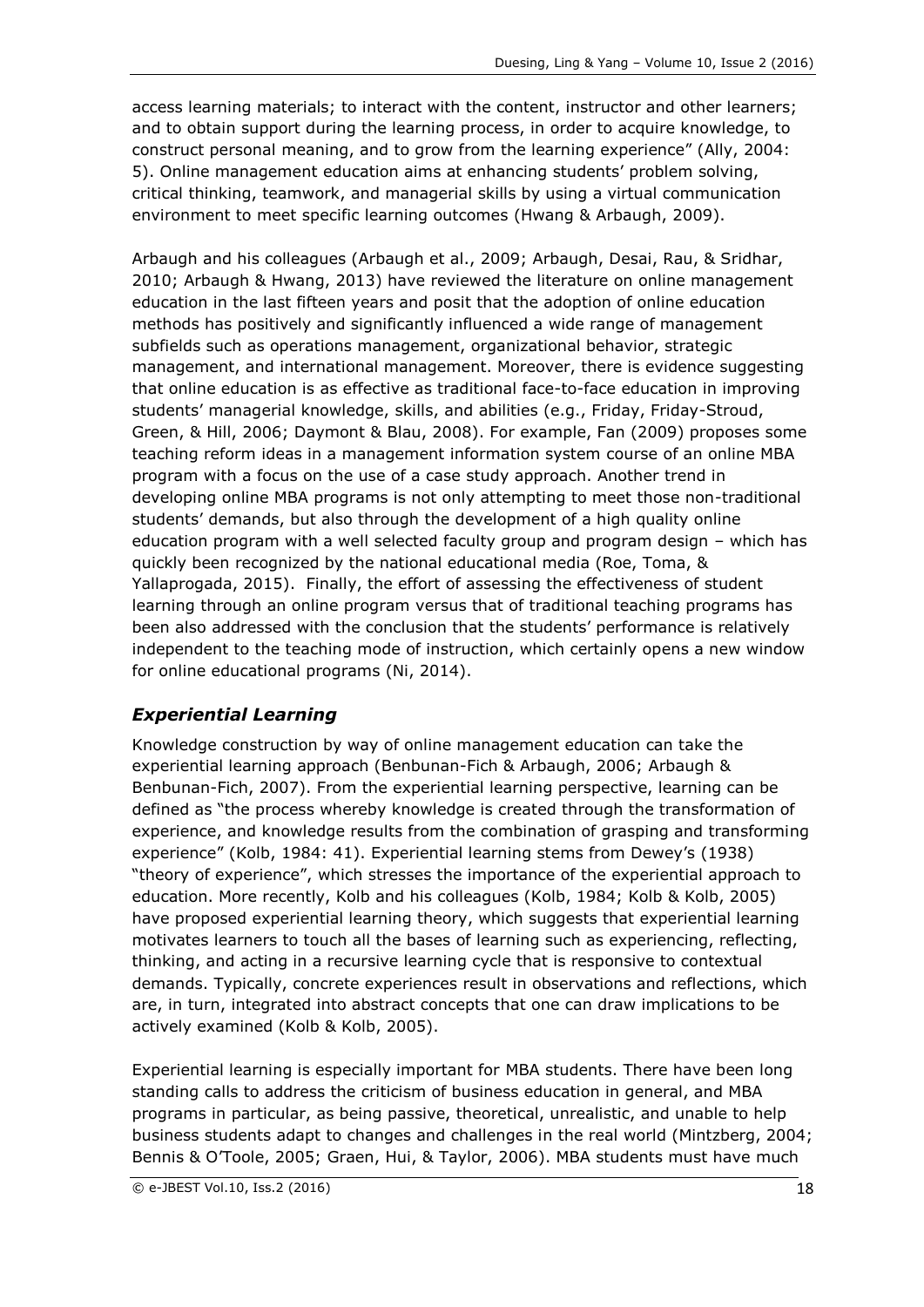breadth or depth of real-world experience to be effective and successful in the workplace. One of the purposes of business schools is to socialize business students with the attitudes and behavior that organizations desire. Learning and teaching methods must thus assist MBA students in the socialization of real-world experiences and "bring to life" organizational contexts.

A growing body of research has provided evidence for the effectiveness of experiential learning in management education (Cheney, 2001; Ng, Van Dyne, & Ang, 2009; Taras, et al., 2013). For example, students have reported high levels of satisfaction, performance, and learning gains when experiential activities are included in their courses (Ball, 1999; Hakeem, 2001; Blunsdon, Reed, McNeil, & McEachern, 2003). Joshi, Davis, Kathuria, and Weidner (2005) posit that students' immersion into a particular management subject matter through the experiential learning process provides them with a foundation from which managerial analysis and reflection lead to learning.

Although experiential activities have been increasingly involved in the management curricula such as organizational behavior and organization theory (Bowen, Lewicki, Hall, & Hall, 1997), the use of experiential projects as a learning tool has been limited in operations management courses. As an exception, Babbar (1994) found that students perceived experiential learning to be preferable to the traditional instructional method in an undergraduate operations management class. Similar evidence of benefit from experiential projects is reported by Kang, et al. (2010) and Polito, Kros, and Watson (2004). However, all three of these studies explore the use of experiential learning activities in undergraduate operations management courses. In comparison, this study contributes to the body of knowledge by investigating the effectiveness of experiential projects in a completely "online" operations management course at the MBA level.

#### *Pedagogical Issues Related to Experiential Learning*

Business schools have recognized that business students must experience workrelated events in their education to be well prepared for the dynamic, complex business environment (Chen, Donahue, & Klimoski, 2004; Graen, Hui, & Taylor, 2006; Kark, 2011). Knowledge should not be simply transferred from instructors to their students (Rovai, 2004; Armstrong & Mahmud, 2008). Students learn better when they have to discover things by themselves rather than when they are told what to do (Leidner & Jarvenpaa, 1995). Therefore, as a student-centered pedagogy, the instructor's role is to facilitate student learning, not to rely on lectures (Gremler, Hoffman, Keaveney, & Wright, 2000; StoBlein & Kanet, 2008; Kang, Yang, & June, 2010). In order for experiential learning to be effective, research should address the various pedagogical issues involved in this particular pedagogy. There are two most important pedagogical issues to be addressed for the success of experiential learning: the role of the instructor and the assessment of experiential learning.

### *The Role of the Instructor*

The role of the instructor is still paramount in an online course with the use of experiential learning. First, it is the instructor's responsibility to help students meet learning objectives. The instructor uses experiential learning projects to assist students in the development of "real world" skills and abilities that organizations seek.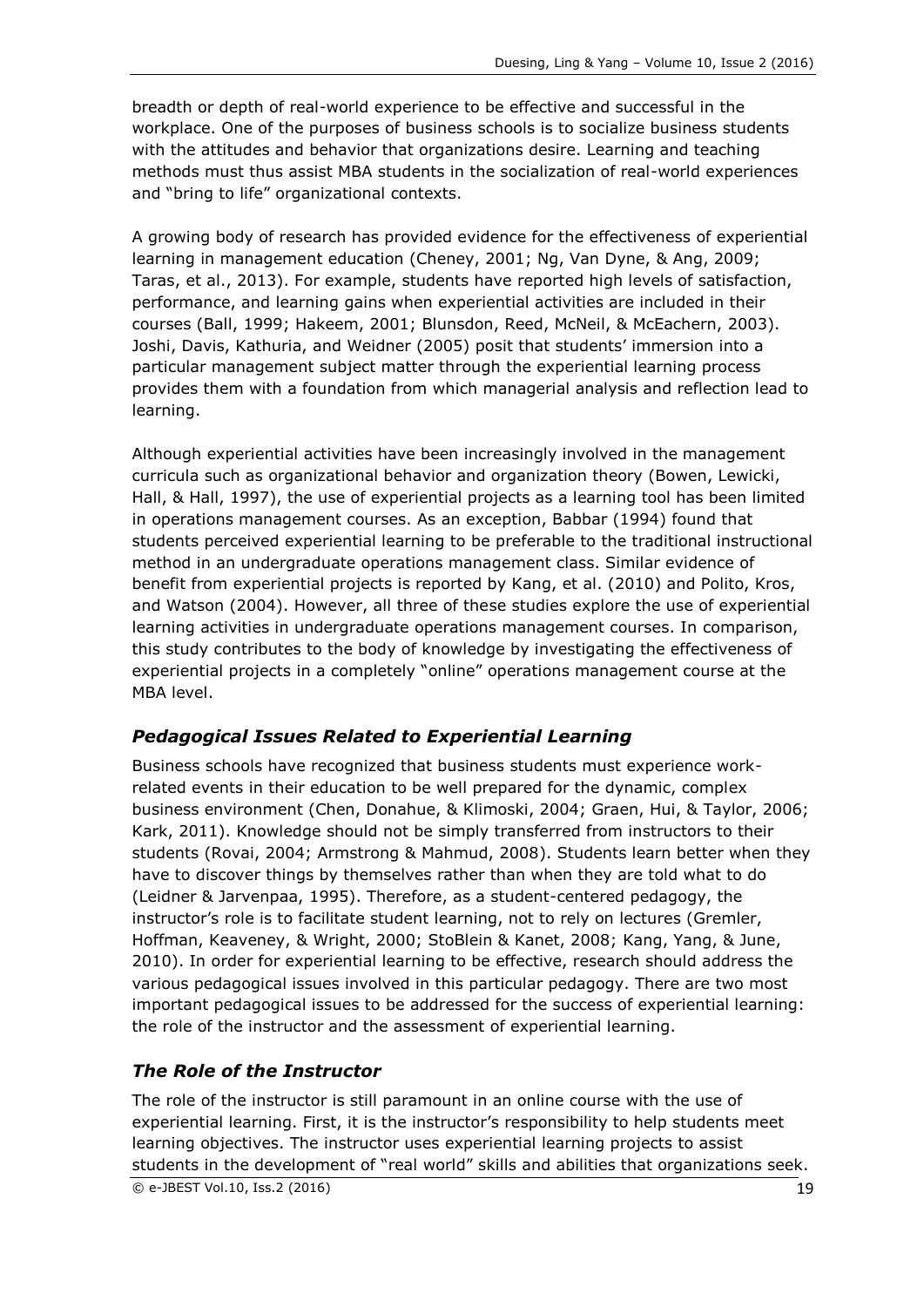Furthermore, the instructor must motivate students to integrate the new skills and abilities into their way of perceiving, thinking, and feeling in order to augment learning outcomes. For example, according to the instructional guide developed for this particular experiential project, students are expected to evaluate the product strategy and five competitive forces of the company they choose to study. Based on their analysis, they must offer three recommendations that reflect current business trends to attain the learning objective that pertains to enhancing personal and organizational effectiveness.

More importantly, the instructor must improve student engagement, particularly in an online course. Compared to the traditional classroom teaching, online teaching requires the instructor to master the skill to get students engaged and motivated. The instructor must be actively involved with students to provide them with information, resources, and guidance. For example, the instructor can develop online interactions with students such as explaining assignments, responding to questions, providing insights and real-life applications of course concepts, and giving feedback on student learning (Whiting & de Janasz, 2004). In addition, experiential learning is inductive and explorative, which needs active student participation (Alon, 2003). Wu and Katok (2006) point out that student performance improves when students have the opportunity to participate, interact, collaborate, and share knowledge and information. The instructor must thus encourage students to participate.

Finally, the instructor should help students improve critical thinking and problem solving skills. For example, the instructor needs to encourage students to interpret data or information from an organizational perspective and make practical implications for decision making (Onofrei & Stephens, 2014). Given the ever changing business environment and technological advancements, sometimes there are no clear-cut rules for making business decisions (Gordon, 1993). In such situations, one has to rely on his or her past experience to make proper judgments. It is thus necessary for the instructor to promote experience-based learning to assist students in developing "principles" for decision making so as to respond to changes and challenges in the fast changing world (Wu & Katok, 2006).

## *Appropriate Assessment of Experiential Learning*

Instruction, learning, and assessment must be compatible with one another to enhance teaching effectiveness (Kang, et al., 2010). To increase the effectiveness of using an experiential project in an online operations management class, the instructor must adopt measurable assessment methods to evaluate student learning outcomes. It is suggested that business educators provide clear and specific directions to their students. For example, for this particular course project, the instructor provided three clear and measurable learning objectives established by the program requirements such as: 1) evaluating the appropriate use of information technology to enhance personal and organizational effectiveness, 2) evaluating a resource allocation and a marketing, production or service management decision using appropriate quantitative or qualitative tools, and finally 3) the instructor assesses individual and group competencies in a virtual team as well as produces plans to improve personal and team effectiveness.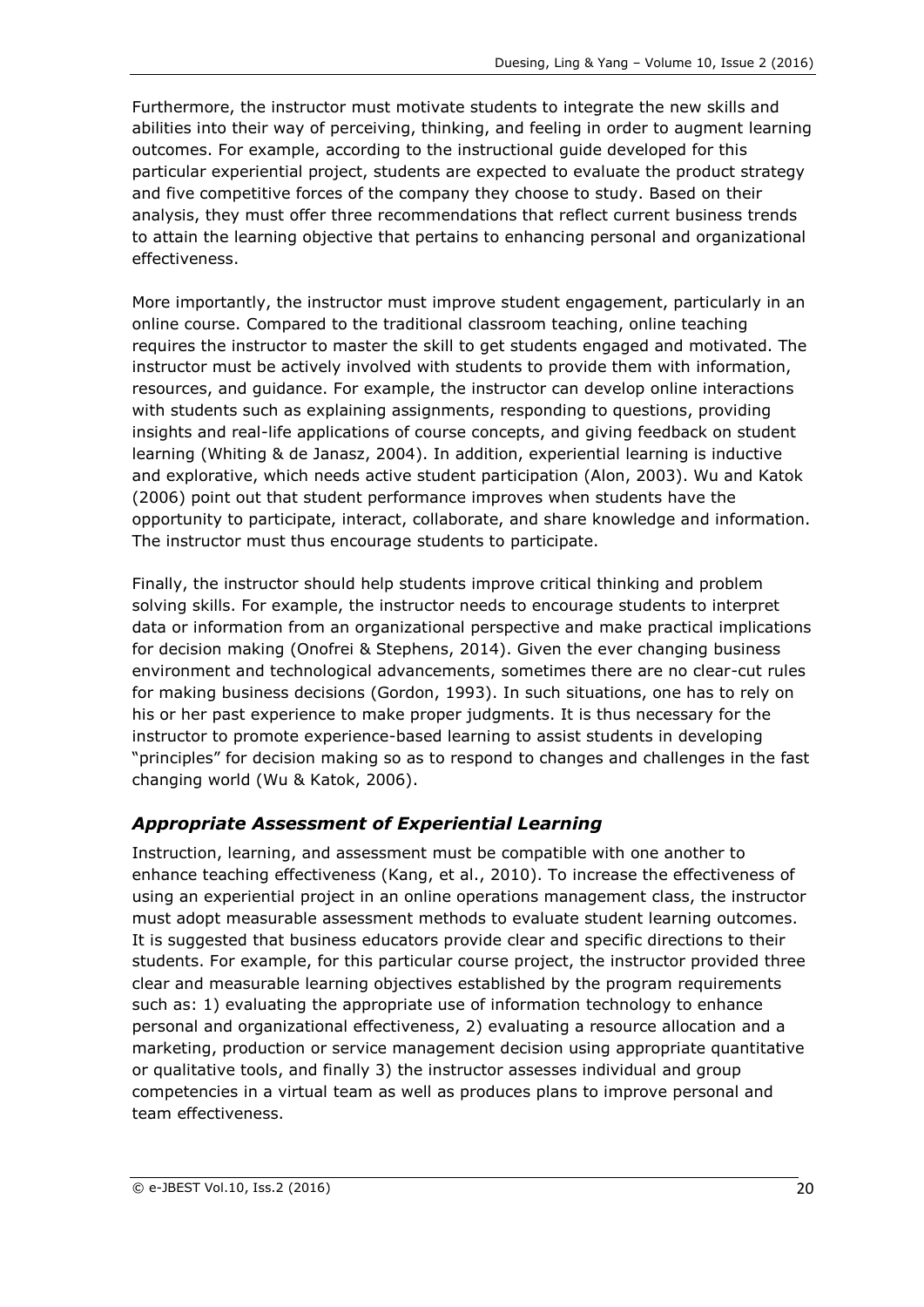The instructional tool should not only help students understand and apply operations management constructs and develop critical thinking and problem solving skills, but also provide a rubric for assessing student learning outcomes. According to the instructional tool designed for this case study method, students have clear expectations of the content that must be included in their project. They are asked critical questions about each important aspect of operations such as products, process, quality, and vertical integration to consciously seek answers for them during their research. Additionally, the instructional guideline provides students with a framework to assist them in organizing their written reports from the general introduction of the company, Porter's Five Forces, aspects of operations, other factors, to conclusions and recommendations. Students are also expected to submit a report that has an accurate table of contents.

The three major learning objectives and its related assessment questions are summarized below:

### **Table 1:**

*Targeted Learning Objectives and Related Measurement Questions*

| Evaluate and appropriately use information technology to enhance<br>personal and organizational effectiveness (knowledge & skill).    |
|---------------------------------------------------------------------------------------------------------------------------------------|
| 1. Does the report have an accurate table of contents?                                                                                |
| 2. Does the operations section include all required areas?                                                                            |
| 3. Are there at least three recommendations offered?                                                                                  |
| 4. Are there at least five external references provided beyond                                                                        |
| corporate filings/website?                                                                                                            |
| Evaluate a resource allocation and a marketing, production or                                                                         |
| service management decision using appropriate quantitative or                                                                         |
| qualitative tools (knowledge & skill).                                                                                                |
| 1. Are each of Porter's Five Forces analyzed?                                                                                         |
| 2. Are financial tables used to describe the firm's financial posture?                                                                |
| 3. Are financial ratios used to describe the firm's financial posture?                                                                |
| 4. Do recommendations describe the expected outcome if                                                                                |
| recommendations are followed?                                                                                                         |
| 5. Are paper's recommendations practical and reflecting the current                                                                   |
| business trend?                                                                                                                       |
| Assess individual and group competencies in a virtual team and                                                                        |
| produce plans to improve personal and team effectiveness                                                                              |
| (knowledge, skill & attitude).                                                                                                        |
| 1. Assuming group members are contributing equally, is the writing<br>style and wording choice consistent throughout the whole paper? |
| 2. Assuming group members are cooperate well with in-group                                                                            |
| discussion, is the content flow of the paper smooth and all                                                                           |
| sections well connected?                                                                                                              |
| 3. Assuming there is collective effort among group members in                                                                         |
| analyzing and discussing the case, is the conclusion section                                                                          |
| consistent and logical with the introduction-analysis-problem                                                                         |
| identification-plan of action?                                                                                                        |
|                                                                                                                                       |

Based on the primary research questions of this study as discussed earlier, the following three hypotheses were developed:

**H1**: *The use of a well-designed instructional project guideline will help online students enhance their performance in terms of achieving the required learning objective of being able to "evaluate and appropriately use information technology".*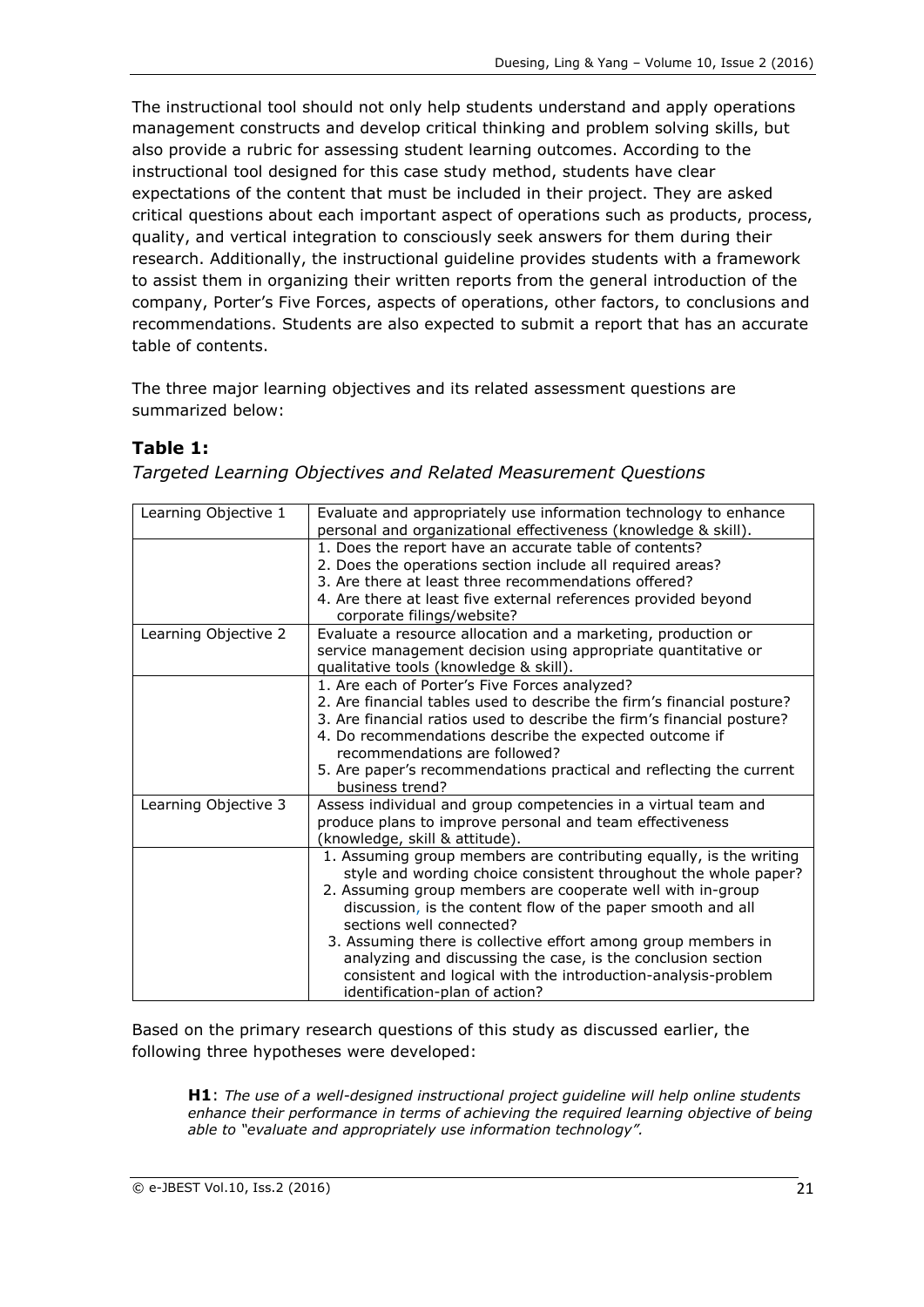**H2**: *The use of a well-designed instructional project guideline will help online students enhance their performance in terms of achieving the required learning objective of being able to "evaluate a resource allocation and a marketing, production or service management decision".*

**H3**: *The use of a well-designed instructional project guideline will help online students enhance their performance in terms of achieving the required learning objective of being able to "assess individual and group competencies in a virtual team and produce plans to improve personal and team effectiveness".*

## **Research Methodology**

This research investigates the positive impact of a new teaching practice on student learning in an online MBA program. The data collection and its research methodology are described below.

### *Sample*

In this research, 30 previous student case reports were randomly selected from over 200 collected during 2010 – 2014 from students who attended the Georgia WebMBA Program and had taken an MBA-level, semester-long Operations Management course. The student case studies covered the manufacturing and service companies of various sizes (large or small), locations (local, regional, national, or international), financial standings, and industry positions. Among 30 selected student case reports, 21 satisfied the purposes of this research and were selected for further analysis. A summary of demographic information is below.

#### **Table 2:**

| Industry Type<br>Manufacturing<br>57.14% |                      |                    | Services       |              | Manufacturing and<br>Services |              |           |
|------------------------------------------|----------------------|--------------------|----------------|--------------|-------------------------------|--------------|-----------|
|                                          |                      |                    | 38.10%         |              | 4.76%                         |              |           |
| Company Size                             | Large                |                    | Medium         |              | Small                         |              |           |
|                                          | 90.48%               |                    | 4.76%          |              | 4.76%                         |              |           |
|                                          | Employee             | Annual             | Employee       | Annual       | Employee                      | Annual       |           |
|                                          | <b>Numbers</b>       | Sales              | <b>Numbers</b> | <b>Sales</b> | <b>Numbers</b>                | <b>Sales</b> |           |
|                                          | $3,200 -$<br>327,000 | $$1.8B-$<br>\$173B | N/A            | \$820,000    | N/A                           | \$12,000     |           |
| Locational<br>Orientation                | Local                |                    | Regional       |              | International                 |              | National  |
| & Scale                                  | 4.76%                |                    | 4.76%          |              | 76.19%                        |              | 14.29%    |
| Major                                    | Food                 |                    | Airlines       |              | Automobile                    |              | Insurance |
| Products/<br><b>Services</b>             | 28.57%               |                    | 9.52%          |              | 4.76%                         |              | 4.76%     |
| Company<br>Financial                     | Good                 |                    | Average        |              | Poor                          |              |           |
| Posture                                  | 90.48%               |                    | 4.76%          |              | 4.76%                         |              |           |
| Position in<br>Market<br>Competition     | Leader               |                    | Middle         |              | Follower                      |              |           |
|                                          | 85.71%               |                    | N/A            |              | 14.29%                        |              |           |

#### *Demographic Information Summary*

© e-JBEST Vol.10, Iss.2 (2016) 22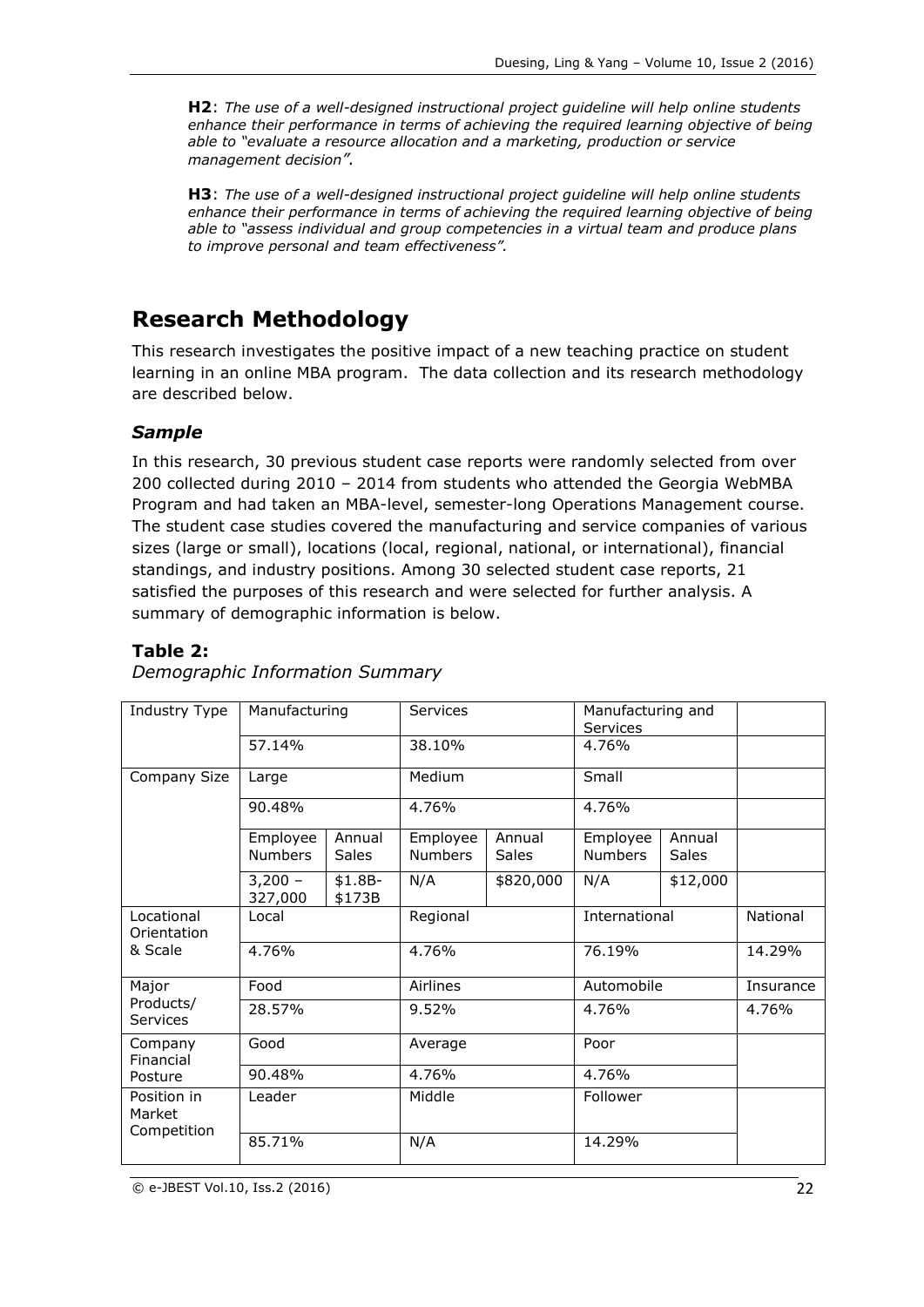In Table 2, over half (57.14%) of the industries chosen were in the manufacturing sector and most (90.48%) were considered large manufacturers. Manufacturers were considered large if they employed greater than or equal to 250 employees, regardless of revenue, or, if the number of employees was unknown, then revenue of greater than or equal to \$22.8 million was taken as an indicator that it was a large business. The possible explanation for this may lay in the fact that most student teams believe that a large company normally will have a better website for the related information search and have a better business story to tell. Not surprisingly, most of the large manufacturers selected for students' term project were operated in the international environment (76.19%) while about 15% were national companies, and less than 10% were local or regional. This is a clear indication that in today's global competitive marketplace, most U.S. large businesses have been expanding to foreign countries to gain a potential competitive advantage.

In terms of the industries selected by student teams for their term project, quite a wide range were represented with the most analyzed being in the food industry (28.57%). To ensure the representativeness of the company selected in this research to the real business world, the company's financial posture and its position among competitors were checked. As shown in Table 2, an overwhelming majority of the companies reported a good financial posture (90.48%) and were leaders among competitors in the industry (85.71%). This seems to imply that student teams tended to select famous and well reported companies for their case study – assuming that may have provided a positive impression to their peers and the instructor.

#### *Assessment Rubric*

An assessment rubric (see Appendix) was designed in this research as the analytical framework for assessing and rating the selected sample student case reports. The information collected through this assessment rubric was then analyzed to address the proposed research questions in this study of the effect of a course instructional tool on students' performance in relation to the established program learning objectives.

The assessment rubric has two sections. The first focused on the content and the structure of the case studies. This rubric was to determine whether each of the students followed the instructional guide by addressing each of the eleven required components in the guideline. For the four items listed in this section, the rater was first asked if the case study report being evaluated followed the guidelines with a YES or NO choice. Then, for the "YES" category, it was rated as "Supportive" or "Not Supportive". The second section of the rubric had eight items which were more case study content-related questions. Those questions were carefully designed to attempt to measure the students' learning performance based on the three established program learning objectives. Five levels of ratings were used in this research for those items: Excellent, Good, Satisfactory, Fair, and Poor. As discussed above, this section of the rubric was designed to determine the success of this experiential learning project in terms of building students' higher-order thinking skills as required by the program learning objectives. In addition, this part of the rubric was based on the Taxonomy of Education Objectives, also called Bloom's Taxonomy of Learning (Bloom et al., 1956). Bloom's Taxonomy of Learning was chosen as the theoretical basis because the learning outcomes specified in the taxonomy were in congruence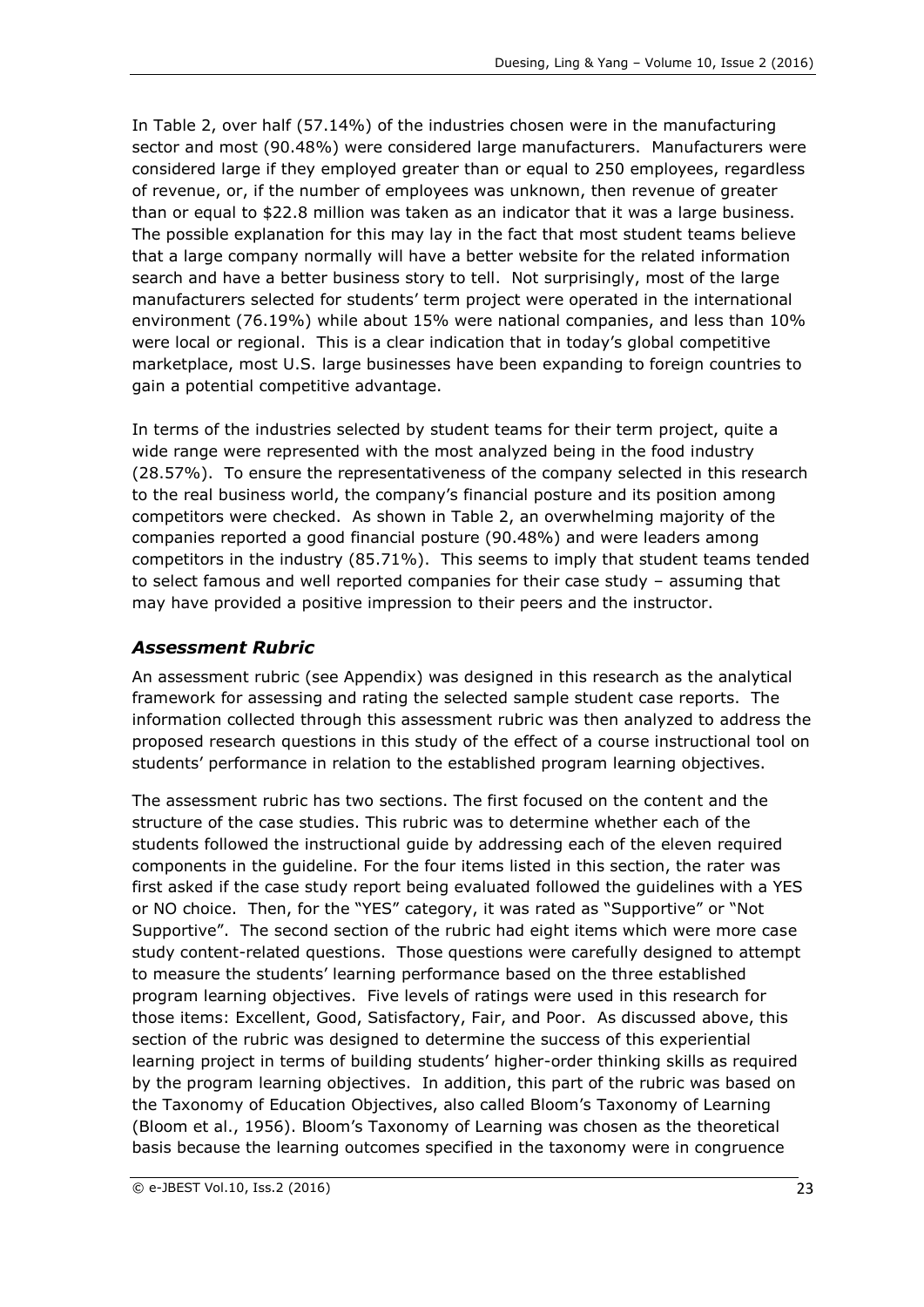with the educational objectives and activities represented in the experiential learning project (Krathwohl, 2002). Experiential learning as an instructional method emphasizes problem-solving in real-life contexts, knowledge transfer, and higherorder thinking skills (Elam & Spotts, 2004). Therefore, in order to properly assess the effectiveness of an experiential learning project, such a framework allowed the assessment of those more complex cognitive processes.

There are six major categories (knowledge, comprehension, application, analysis, synthesis, and evaluation) in Bloom's Taxonomy ranging from simple to complex and from concrete to abstract (Bloom et al., 1956). These six categories represent a cumulative hierarchy, i.e., achievement of any lower category of the learning outcomes on the taxonomy is considered necessary before achievement of any higher category of the learning outcomes (Anderson, 2005). Knowledge is demonstrated through recalling or recollecting terminology, facts, and other specific information. Comprehension is demonstrated through the ability to understand and interpret the meanings of learning material. Application is demonstrated through using what one has previously learned in a new and concrete situation. Analysis means to break down a learning material into component parts in order to establish relationships and reveal the underlying structure. Synthesis is reflected in the ability to create a whole from parts in order to generate new knowledge. Evaluation is reflected in the ability to judge the quality of materials learned based on certain criteria or standards. For this research, the five categories from *comprehension* to *evaluation* were retained in our assessment rubric and the *knowledge* category was omitted because recalling or reciting course information was not an objective for this particular class assignment.

### *Data Validation and Data Analysis Process*

To ensure the validity and consistency of student report evaluations and rating processes, a pilot-testing was conducted before distributing these 30 case reports to three raters. First, ten student reports were randomly selected as the "sample" and rated independently by each of the three raters. Then, the three ratings were compared and validated through peer reviewing and debriefing in order to build credibility and reliability of the later formal rating results among the three raters. In the process, for each item in the assessment rubric, at least two of three ratings were required to be in agreement, and the rating provided by the third rater must not have been more than one point apart from the other two. When a larger discrepancy occurred, all three raters compared their research notes, deliberated and clarified the definition and criteria associated with each of the items, and reached a final agreement at the end. These agreed criteria were applied by all three raters on a consistent basis throughout the rating process for all 30 selected sample student project reports. In addition, to further reduce any potential bias, the total of 30 student case reports were assigned evenly (one-third to each rater) among three raters - who evaluated the student reports independently.

Upon the completion of the rating process, all data collected from the rating process were summarized into four tables with related descriptive discussions and some quantitative analyses (to be presented in the next section). Then, based on the primary research questions of this study as discussed earlier, the three hypotheses were statistically tested with a follow-up discussion of implications.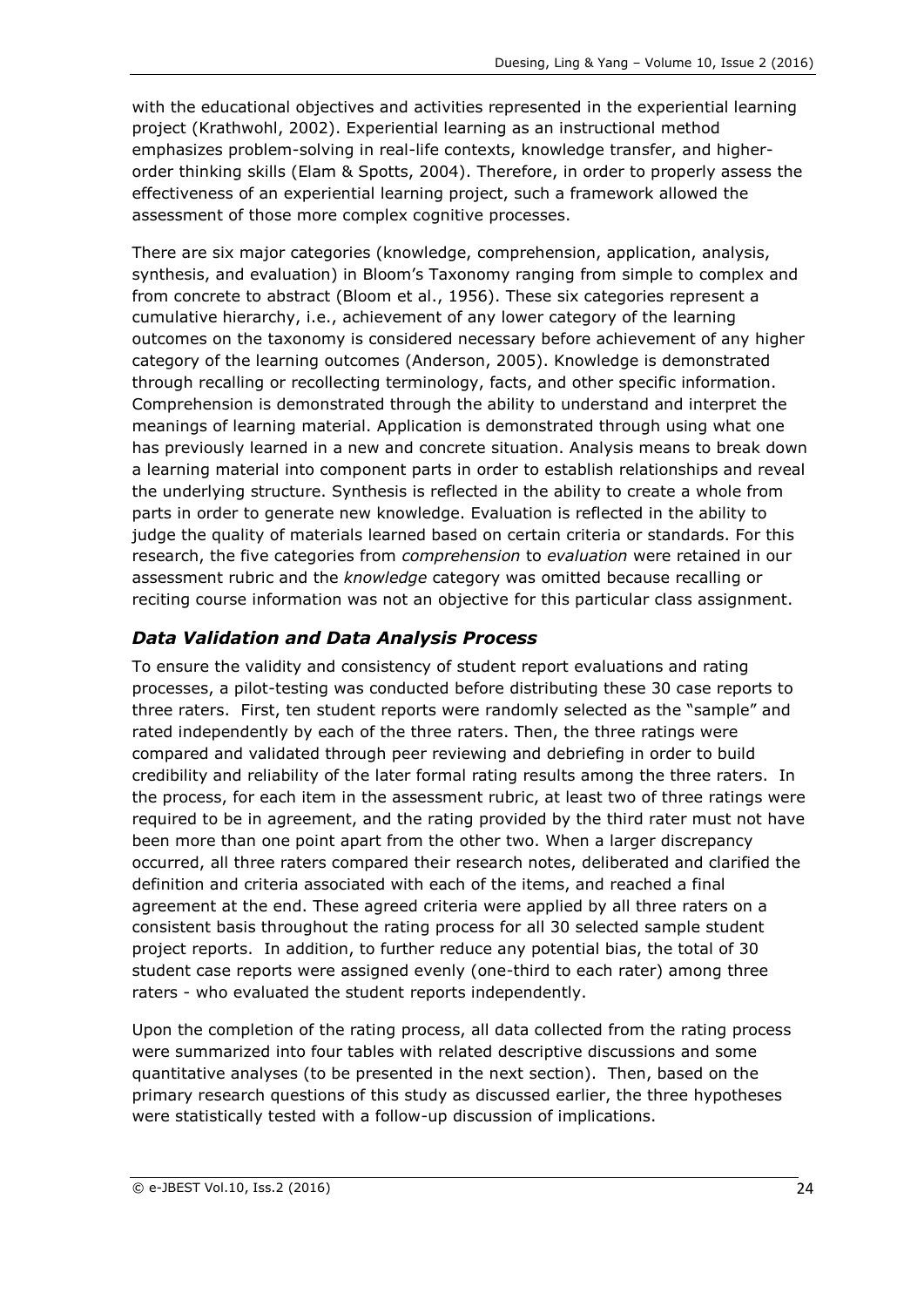In the hypotheses, the "*use of a well-designed instructional project guideline*" was employed as the independent variable, and each of the three learning objectives corresponding to the five categories of Bloom's Taxonomy were treated as the dependent variables. The descriptive statistic results for the hypotheses are presented in the next section.

# **Results**

The observation sheets were analyzed by all three raters and nine were not selected due to missing data and incomplete forms. The data from the remaining twenty-one student teams made up the final sample size and were analyzed using the single case study method. The results were compiled in three tables.

As discussed earlier, from the case report structure and content perspective, four questions were designed to examine the related trend, and the results are reported in Table 3, Assessment of the Measurement of Learning Objective 1. Having an accurate table of content for a professional report can be viewed as a basic trained professional skill. As shown in Table 3, just over half (57.15%) of sampled student projects had an accurate table of contents while 9.52% of them provided an inaccurate table of contents (e.g., wrong page numbers) and the rest 33.33% did not have a table of contents. This result provided a clear signal that the instructor should add a separate statement about an accurate table of content as a requirement in the related instructional project guideline, with the necessary wording for explanation. Next, very positive evidence for this proposed instructional guideline was that all (100%) sample student team case reports followed the guideline to make their reports' operations sections include all required areas. In a typical student case report, including both undergraduate and graduate levels, the weakest area for students has been the lack of motivation or capacity to make their own recommendations to the businesses they just described and analyzed. In that regard, Table 3 showed about 43% of the sampled projects provided at least three recommendations, while the rest either only provided one or two, or no recommendations at all. That result suggested the related training in this area must be enhanced and implemented in the teaching process. Finally, searching outside information and providing sufficient outside related references is a critical and extremely important skill for an online MBA student. The fourth question in Table 3 attempted to measure this element – a positive proof for the proposed instructional guideline was that about 81% of all sampled project reports had at least five external references beyond the information on corporate filings/website. More specifically, this result indicated the proposed instructional guideline can help instructors assess learning related to the first learning objective - evaluating and appropriately using information technology to enhance personal and organizational effectiveness. Hypothesis 1 was basically supported by this research.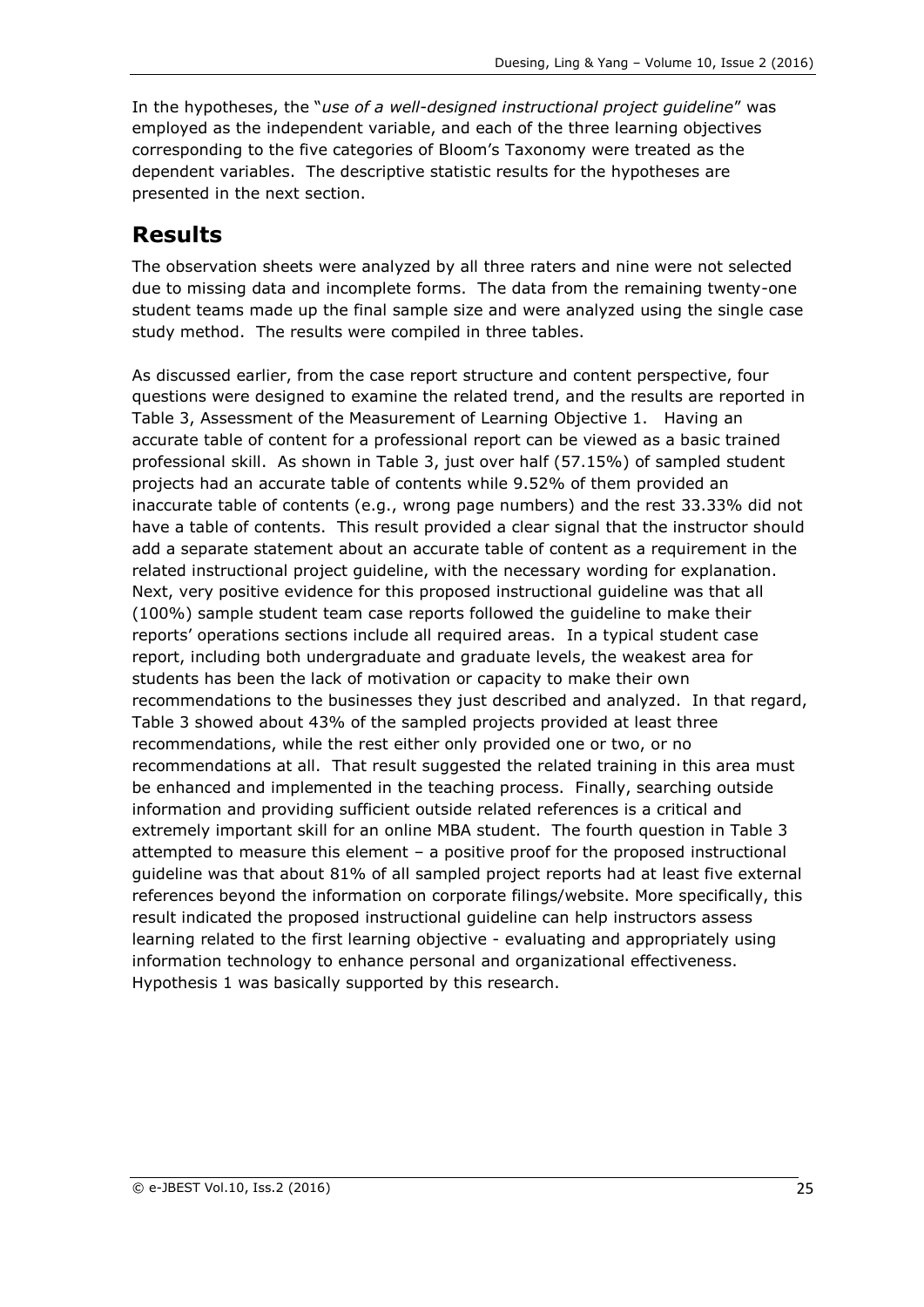#### **Table 3:**

*Assessment of the Measurement of Learning Objective 1*

|                                                                                              | <b>Yes</b> |                | No.    | Other |
|----------------------------------------------------------------------------------------------|------------|----------------|--------|-------|
| <b>Measurement Questions</b>                                                                 | Supportive | Non-Supportive |        |       |
| Does the report have an accurate<br>table of contents?                                       | 57.15%     | $9.52\%$       | 33.33% |       |
| Does the operations section<br>include all required areas?                                   | 100%       | $0\%$          | $0\%$  |       |
| Are there at least three<br>recommendations offered?                                         | 42.86%     | $0\%$          | 57.14% |       |
| Are there at least five external<br>references provided beyond<br>corporate filings/website? | 80.95%     | $0\%$          | 19.05% |       |

The Measurement of Learning Objective 2 is designed to evaluate Hypothesis 2 (H2). The related results are presented in Table 4. This hypothesis examined the ability of graduate students working in a completely online environment to evaluate resource allocation and marketing, production or service management decisions using appropriate quantitative or qualitative tools. The measurement instrument examined the student teams' understanding of Porter's Five Forces, financial tables, financial ratios, and recommendations.

### **Table 4:**

*Assessment of the Measurement of Learning Objective 2*

| <b>Measurement Questions</b>                                                         | Mean | St. Deviation | Sample Size |
|--------------------------------------------------------------------------------------|------|---------------|-------------|
| Understanding of Porter's Five Forces                                                | 3.43 | 1.63          | 21          |
| Use of financial tables to describe the firm's<br>financial posture                  | 2.43 | 1.21          | 21          |
| Do recommendations describe the expected<br>outcome if recommendations are followed? | 2.81 | 1.69          | 21          |
| Are paper's recommendations practical for a<br>real life business?                   | 3.29 | 1.79          | 21          |
| Are paper's recommendations reflecting the<br>current business trend?                | 3.24 | 1.79          | 21          |

(Note: 1-5 Likert Scale was used to measure these questions where: 5-Excellent, 4-Good, 3-Satisfactory, 2-Fair, and 1-Poor)

Using a 5-point Likert scale where five is equal to excellent, student teams scored in the upper half of the measurement when using qualitative tools such as Porter's Five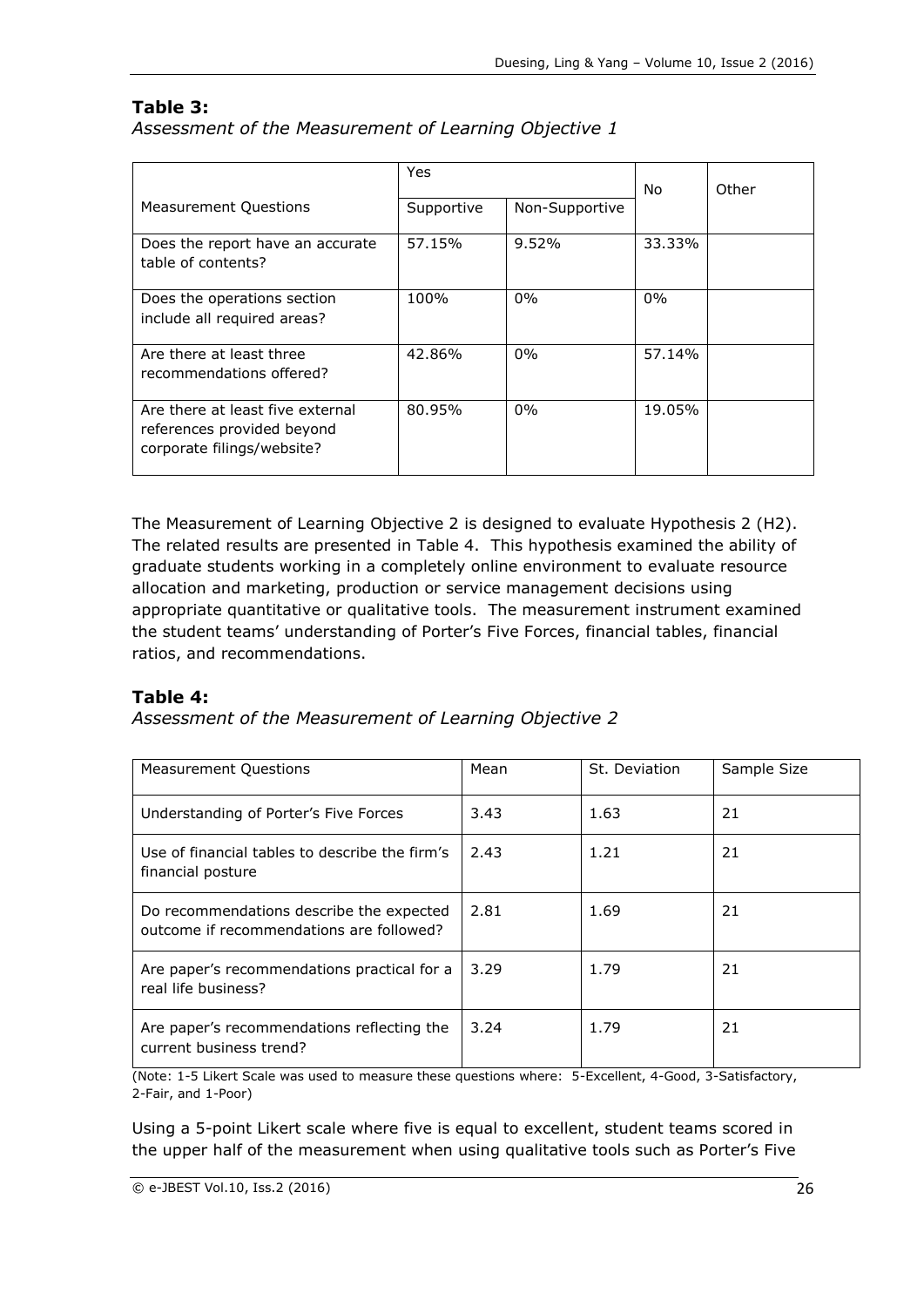Forces and recommendations that were applicable to real life businesses as well as reflective of current business trends. However, student teams were assessed to be in the lower half of the measurement between fair (2) and satisfactory (3) when using quantitative tools such as financial tables or ratios to describe the firm's financial posture. This also led to a similar rating below satisfactory when student teams attempted to describe the expected outcome if their recommendations were followed. As a result of this analysis, it appeared student teams were proficient in evaluating resource allocations or operational decisions using qualitative tools, but may require more instructors' input when using quantitative tools and interpreting the outcome. Therefore, H2 was moderately supported.

Similarly, Table 5, the assessment of the Measurement of Learning Objective 3, shows the means and standard deviations of the measurements of learning objectives using a 5-point Likert scale (e.g.,  $1 =$  poor;  $5 =$  excellent). The first measurement question on whether the writing style and wording choice was consistent throughout the whole paper had a mean of 4.38 (s.d.  $= .74$ ). The mean of the second measurement question as to whether the content flow of the paper was smooth and all sections were well connected was 4.24 (s.d. = .94). The third measurement question regarding whether the conclusion was consistent and logical with the recommendations had a mean of 3.57 (s.d.  $= 1.29$ ). The results suggested that our quideline can assist instructors in assessing individual and group competencies in a virtual team and producing plans to improve personal and team effectiveness. Hypothesis 3 was thus supported.

## **Table 5:**

*Assessment of the Measurement of Learning Objective 3*

| <b>Measurement Questions</b>                                                      | Mean | St. Deviation | Sample Size |
|-----------------------------------------------------------------------------------|------|---------------|-------------|
| Is the writing style and wording choice<br>consistent throughout the whole paper? | 4.38 | .74           | 21          |
| Is the content flow of the paper smooth and<br>are all sections well connected?   | 4.24 | .94           | 21          |
| Is the conclusion consistent and logical with<br>the recommendations?             | 3.57 | 1.29          | 21          |

(Note: 1-5 Likert Scale was used to measure these questions, where: 5-Excellent, 4-Good, 3-Satisfactory, 2-Fair, and 1-Poor)

# **Discussion**

The results described above indicate that all three research questions were supported. In analyzing the first research question, Table 3 indicates that graduate students working in a completely online environment can evaluate and appropriately use information technology to enhance personal and organizational effectiveness. Table 4 provides support for the ability of graduate students working in a completely online environment to evaluate a resource allocation and a marketing, production or service management decision using appropriate quantitative or qualitative tools. And finally, Table 5 indicates graduate students working in a completely online environment can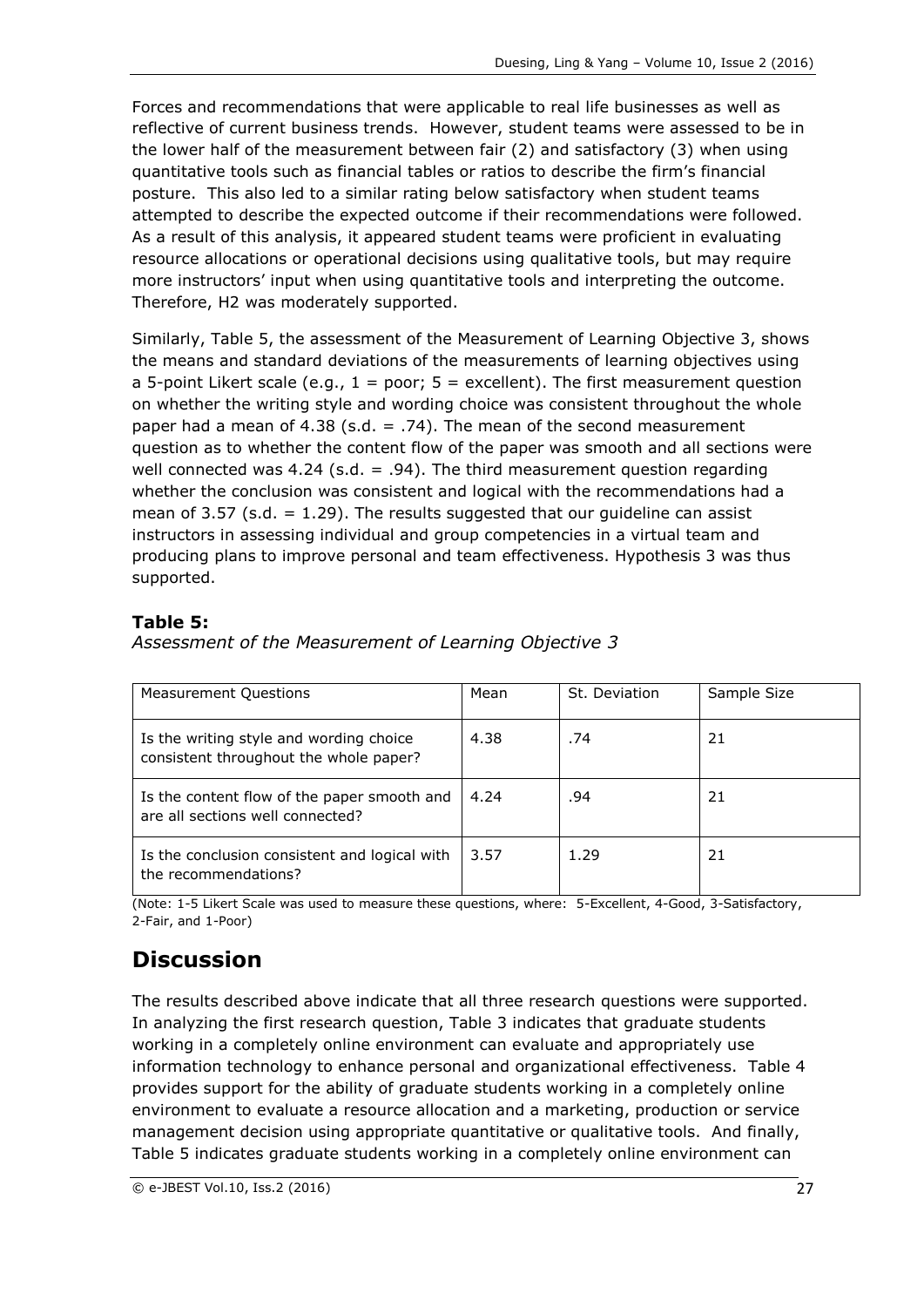assess individual and group competencies in a virtual team and produce plans to improve personal and team effectiveness.

There are several instructional implications that can be derived from this study that can improve student performance, help to meet learning objectives, and provide a clear link to the research questions. The first lesson learned was nearly 43% of case reports had inaccurate or missing tables of content. While this may appear an elementary oversight, the fact that so many did not meet the standard could imply a lack of professionalism among the students and/or the program. A simple fix to this issue would be to add the requirement and expectation for a table of content to the instructional project guideline. For example, the instructor would provide an example of an accurate table of contents and clearly state that an accurate table of contents is needed in the instructional project guideline.

Another very important implication was nearly 57% of the case reports lacked the required three recommendations. This could be the most indicative or meaningful implication in that the development of recommendations requires the highest levels of thought in Bloom's taxonomy, namely application, analysis, synthesis, and evaluation. To address this issue, instructors should enhance the training in this area through focused exercises designed to facilitate the students' creative thoughts and improve their reasoning and problem solving skills necessary for developing recommendations.

Finally, the third implication learned was the lack of student skills in the use of quantitative tools. Student teams across all case reports were assessed to have a mean score greater than satisfactory when using qualitative tools such as Porter's Five Forces, but a mean score less than satisfactory was found when describing a firm's financial posture using financial tables or ratios. This result also implies the instructor must enrich the education of students with dedicated work in the use of quantitative tools and financial tables. In a practical sense, there should be several available ways for the instructor to do so in an online teaching environment.

## **Conclusion**

This empirical study used the case study method to evaluate an instructional project guideline in an online MBA course to examine student performance in terms of achieving required learning objectives corresponding to the five categories of Bloom's Taxonomy. Three hypotheses were constructed to examine if online MBA students were able to: 1) evaluate and appropriately use information technology to enhance personal and organizational effectiveness, 2) evaluate a resource allocation and a marketing, production or service management decision using appropriate quantitative or qualitative tools, and 3) assess individual and group competencies in a virtual team as well as produce plans to improve personal and team effectiveness. All three hypotheses were examined with the assistance of an instructional project guideline. Data were collected from student projects in an online MBA operations management course over the last four-year period. The results showed all three hypotheses were largely supported but at different degrees. For example, student teams tended to be proficient in evaluating resource allocations or operational decisions using appropriate qualitative tools, but may need more input or guideline from instructors when they use quantitative tools and interpret results. This research provides instructional implications and insights that will help improve student performance and meet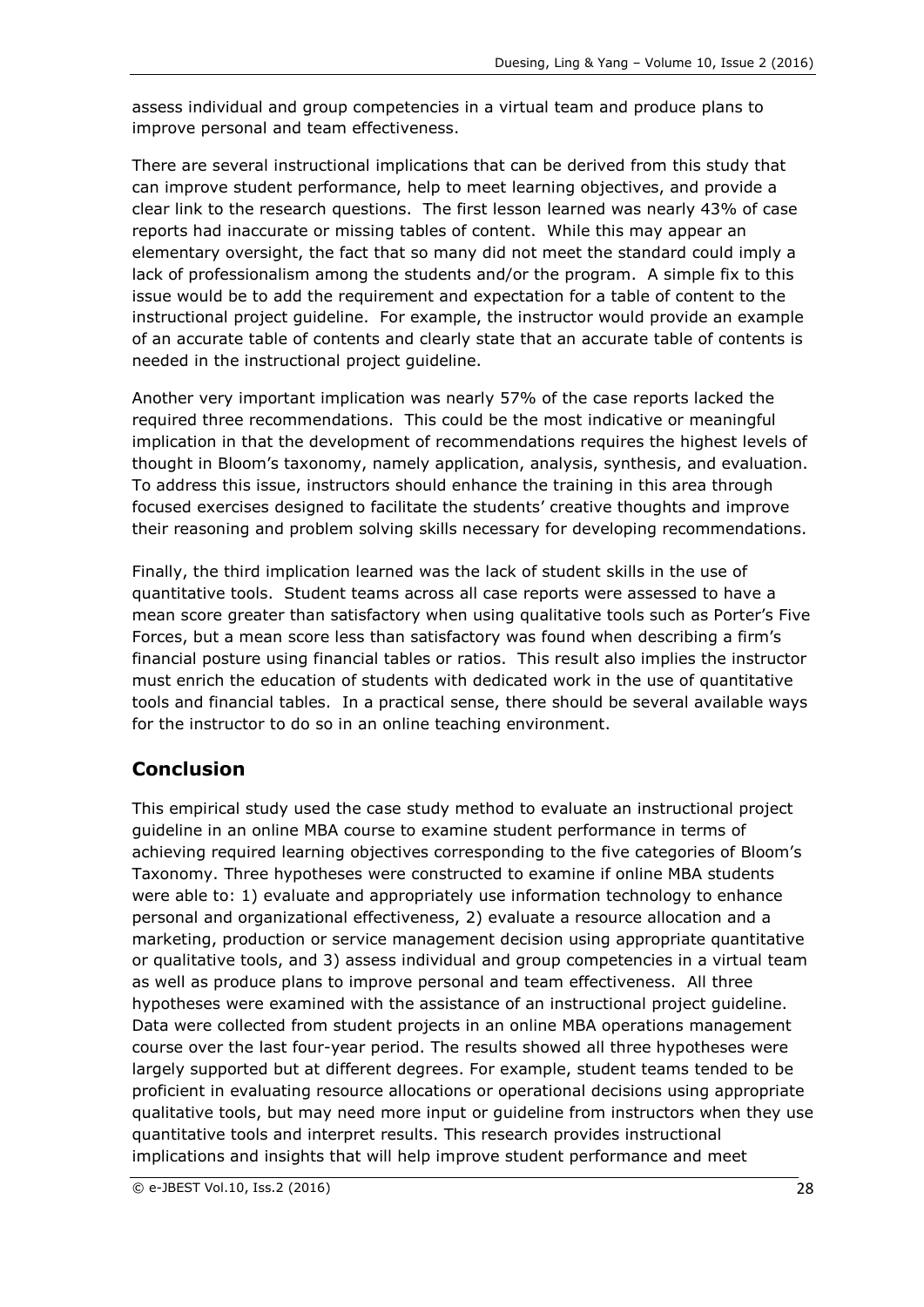learning outcomes. It also adds new contributions to the research field of experiential learning in online MBA programs.

#### **References**

- Ally, M. (2004). Foundations of educational theory for online learning, *Theory and Practice of Online Learning*, 2, 15-44.
- Alon, I. (2003). Experiential learning in international business via the World Wide Web, *Journal of Teaching in International Business*, 14(2–3), 79–98.
- Anderson, L.W. (2005). Objectives, Evaluation, and the Improvement of Education, *Studies in Educational Evaluation*, 31(2-3), 102-113.
- Arbaugh, J. B. & Benbunan-Fich, R. (2007). The importance of participant interaction in online environments, *Decision Support Systems*, 43(3), 853-865.
- Arbaugh, J. B., & Hwang, A. (2013). Uses of multivariate analytical techniques in online and blended business education: An assessment of current practice and recommendations for future research, *Journal of Management Education*, 37, 229–260.
- Arbaugh, J. B., Godfrey, M. R., Johnson, M., Pollack, B. L., Niendorf, B., & Wresch, W. (2009). Research in online and blended learning in the business disciplines: Key findings and possible future directions, *Internet and Higher Education*, 12, 71–87.
- Arbaugh, J. B., Desai, A., Rau, B. & Sridhar, B. S. (2010). A review of research on online and blended learning in the management disciplines: 1994–2009, *Organization Management Journal*, 7(1), 39-55.
- Armstrong, S. J. & Mahmud, A. (2008). Experiential learning and the acquisition of managerial tacit knowledge, *Academy of Management Learning & Education*, 7(2), 189-208.
- Babbar, S. (1994). Molding students into better decision makers and managers: An experimental learning exercise, *Journal of Education for Business*, 69(3), 149.
- Ball (1999). Pareto Optimality in Negotiation: A Classroom Exercise for Achieving Active Learning, *Journal of Education for Business*, 74(6), 341-346.
- Benbunan-Fich, R. & Arbaugh, J. B. (2006). Separating the effects of knowledge construction and group collaboration in learning outcomes of web-based courses, *Information & Management*, 43(6), 778-793.
- Bennis, W. G. & O'Toole, J. (2005). How business schools lost their way, *Harvard Business Review*, 83(5), 96-104.
- Bloom, B.S. (1956). *Taxonomy of Educational Objectives. Handbook I: The Cognitive Domain*. New York: David McKay.
- Blunsdon, B., Reed, K., McNeil, N. & McEachern, S. (2003). Experiential Learning in Social Science Theory: An Investigation of the Relationship between Student Enjoyment and Learning, *Higher Education Research & Development*, 22(1), 43–56.
- Bowen, D. D., Lewicki, R. J., Hall, D. T., & Hall, F. S. (1997). *Experiences in management and organizational behavior (Fourth Edition).* New York: John Wiley & Sons, Inc.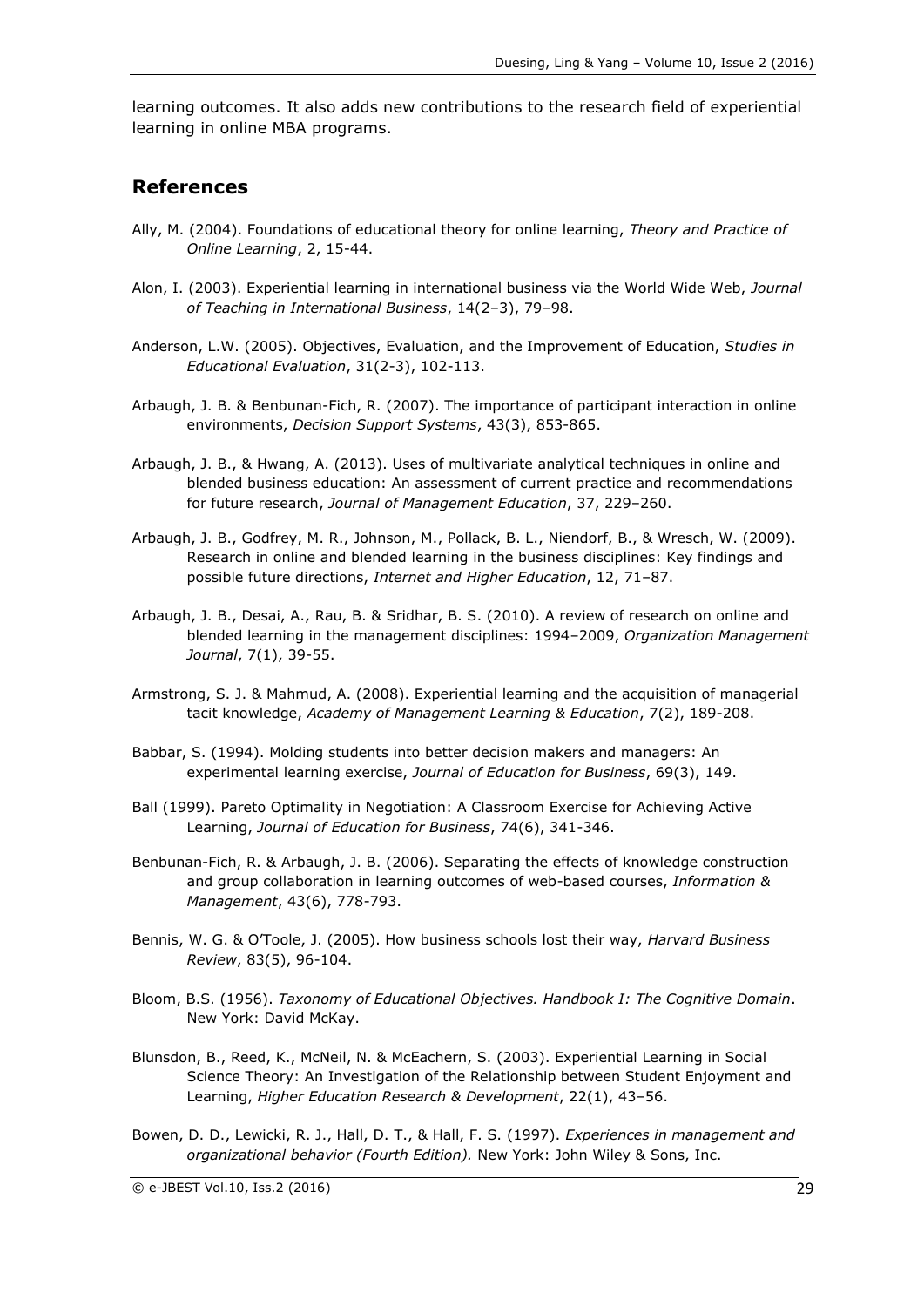- Cavinato, J. L. (1992). A Total Cost/Value Model for Supply Chain Competitiveness, *[Journal of](http://search.proquest.com/abicomplete/pubidlinkhandler/sng/pubtitle/Journal+of+Business+Logistics/$N/36584/Results/212645086/$B/1F8029D86E1B4BF2PQ/8?accountid=11078)  [Business Logistics](http://search.proquest.com/abicomplete/pubidlinkhandler/sng/pubtitle/Journal+of+Business+Logistics/$N/36584/Results/212645086/$B/1F8029D86E1B4BF2PQ/8?accountid=11078)*[,](http://search.proquest.com/abicomplete/indexingvolumeissuelinkhandler/36584/Journal+of+Business+Logistics/01992Y01Y01$231992$3b++Vol.+13+$282$29/13/2?accountid=11078) [13\(2\),](http://search.proquest.com/abicomplete/indexingvolumeissuelinkhandler/36584/Journal+of+Business+Logistics/01992Y01Y01$231992$3b++Vol.+13+$282$29/13/2?accountid=11078) [2](http://search.proquest.com/abicomplete/indexingvolumeissuelinkhandler/36584/Journal+of+Business+Logistics/01992Y01Y01$231992$3b++Vol.+13+$282$29/13/2?accountid=11078)85-301.
- Chen, G., Donahue, L. M. & Klimoski, R. J. (2004). Training undergraduates to work in organizational teams, *Academy of Management Learning & Education*, 3(1), 27-40.
- Cheney, R. S. (2001). Intercultural Business Communication, International Students, and Experiential Learning, *Business Communication Quarterly*, 64(4), 90-104.
- Curseu, P., Schalk, R. & Wessel, I. (2008). How Do Virtual Teams Process Information? A Literature Review and Implications for Management, *[Journal of Managerial Psychology](http://search.proquest.com/abicomplete/pubidlinkhandler/sng/pubtitle/Journal+of+Managerial+Psychology/$N/3488/DocView/215868553/abstract/A3E34500F1A44506PQ/19?accountid=11078)*, 23 (6), 628-652.
- Daymont, T. & Blau, G. (2008). Student performance in online and traditional sections of an undergraduate management course, *Institute of Behavioral and Applied Management,* 9(3), 275-294.
- Dewey, J. (1938). *Experience and Education.* New York: Collier.
- Eisenhardt, K.M. (1989). Building Theories from Case Study Research, *Academy of Management Review*, 14, 532-50.
- Elam, E.L.R. & Spotts, H.E. (2004). Achieving Marketing Curriculum Integration: A Live Case Study Approach, *Journal of Marketing Education*, 26(1) 50-65.
- Erez, M., Lisak, A., Harush, R., Glikson, E., Nouri, R. & Shokef, E. (2013). Going Global: Developing Management Students' Cultural Intelligence and Global Identity in Culturally Diverse Virtual Teams, *Academy of Management Learning & Education*, 12(3), 330-355.
- Fan, C. J. (2009). Some Teaching Reform Ideas on Management Information System of Master Business Administration, *International Education Studies*, 2(2), 26-30.
- Friday, E., Friday-Stroud, S. S., Green, A. L. & Hill, A. Y. (2006). A multi-semester comparison of student performance between multiple traditional and online sections of two management courses, *Journal of Behavioral and Applied Management*, 8(1), 66-81.
- Flynn, B.B., Schroeder, R.G. & Sakakibara, S. (1995). The Impact of Quality Management Practices on Performance and Competitive Advantage, *Decision Sciences*, 26, 659-91.
- Graen, G. B., Hui, C., & Taylor, E. A. (2006). Experience-based learning about LMX leadership and fairness in Project teams: A dyadic directional approach, *Academy of Management Learning & Education*, 5(4), 448-460.
- Gremler, D. D., Hoffman, K. D., Keaveney, S. M. & Wright, L. K. (2000). Experiential learning exercises in services marketing courses, *Journal of Marketing Education*, 22(1), 35-44.
- Gordon, S.E. (1993). We do; Therefore, we Learn, *Training and Development*, 10, 47–54.
- Hakeem S.A. (2001). Effect of Experiential Learning in Business Statistics, *Journal of Education for Business*, 77(2), 95-98.
- Hwang, A. & Arbaugh, J. B. (2009). Seeking Feedback in Blended Learning: Competitive Versus Cooperative Student Attitudes and Their Links to Learning Outcome, *Journal of Computer Assisted Learning*, 25(3), 280-293.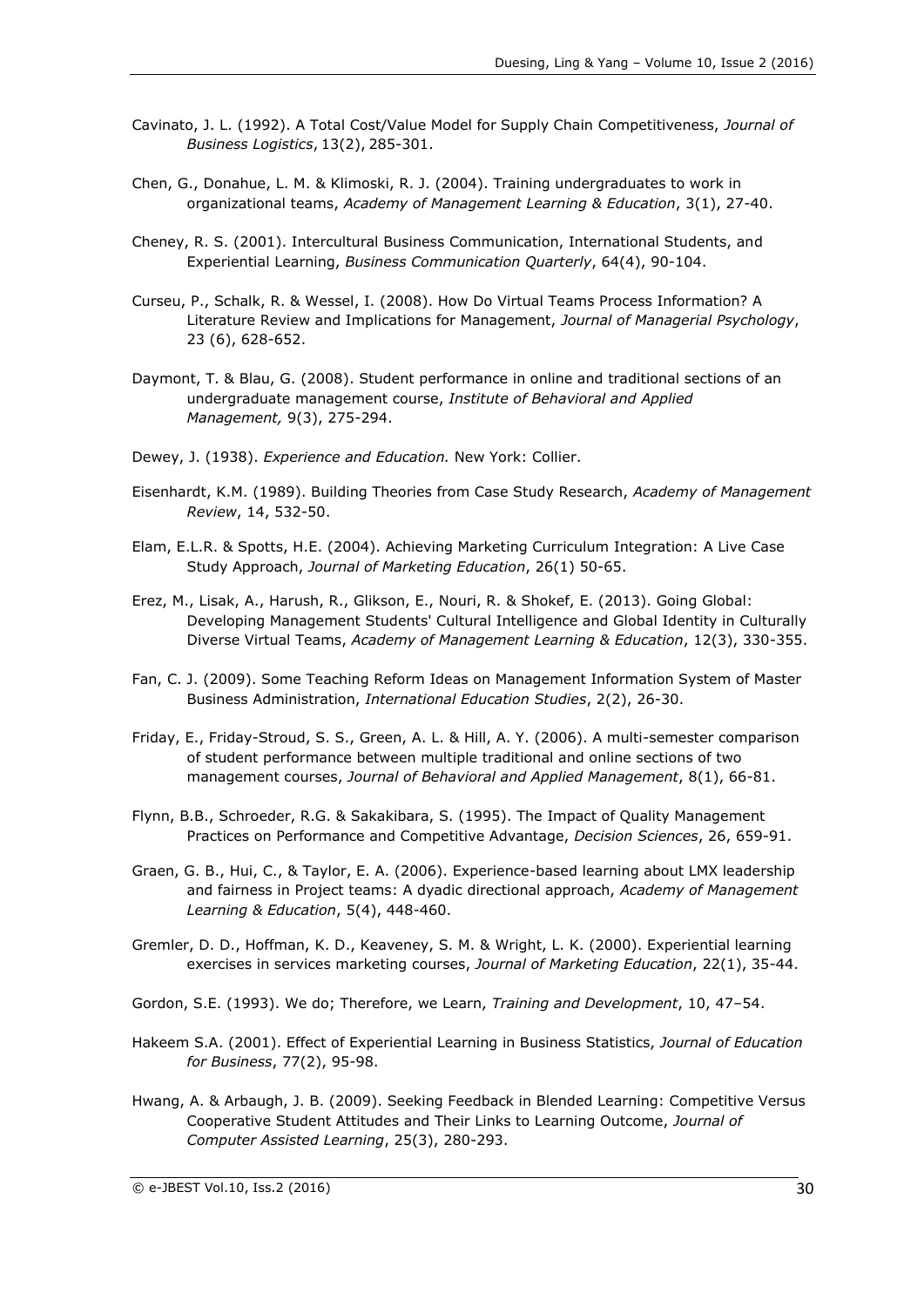- Ilgen, D.R., Hollenbeck, J.R., Johnson, M. & Jundt, D. (2005). Teams in Organizations: From Input-Process-Output Models to IMOI Models, *Annual Review of Psychology*, 56, 517-43.
- Joshi, M., Davis, E., Kathuria, R. & Weidner, I. I. K. (2005). Experiential Learning Process: Exploring Teaching and Learning of Strategic Management Framework through the Winter Survival Exercise, *Journal of Management Education*, 29(5), 672-696.
- Kang, R., Yang, J. & June, W. (2010). Engaging Undergraduate Business Students in Experiential Learning through a Required Term Project in Operations Management Course, *Educational Research*, 1 (4), 99-111.
- Kark, R. (2011). Games Managers Play: Play as a Form of Leadership Development, *Academy of Management Learning & Education*, 10(3), 507-527.
- Karim, A. & Arif-Uz-Zaman, K. (2013). A Methodology for Effective Implementation of Lean Strategies and its Performance Evaluation in Manufacturing Organizations, *Business Process Management Journal*, 19 (1), 169-196.
- Kenny, A. (2002). Online Learning: Enhancing Nursing Education? *Journal of Advanced Nursing*, 38 (2), 127-135.
- Kirsch, I., Braun, H. & Yamamoto, K. (2007). *America's Perfect Storm: Three Forces Shaping America's Future.* Princeton, NJ: Policy Evaluation and Research Center, Policy Information Center, Educational Testing Service.
- Kolb, A. Y. & Kolb, D. A. (2005). Learning styles and learning spaces: Enhancing experiential learning in higher education, *Academy of Management Learning & Education*, 4(2), 193- 212.
- Kolb, D. A. (1984). *Experiential learning: Experience as the source of learning and development (Vol. 1)*. Englewood Cliffs, NJ: Prentice-Hall.
- Krathwohl, D.R. (2002). A Revision of Bloom's Taxonomy: An Overview, *Theory into Practice*, 41(4), 212.
- Leidner, D. E. & Jarvenpaa, S. L. (1995). The use of information technology to enhance management school education: A theoretical view, *MIS Quarterly*, 265-291.
- Lievens, A. & Moenaert, R.K. (2000). New Service Teams as Information-Processing Systems: Reducing Innovative Uncertainty, *Journal of Service Research*, 3 (1), 46-65.
- Mintzberg, H. (2004). *Managers, not MBAs: A hard look at the soft practice of managing and management development*. Oakland, CA: Berrett-Koehler Publishers.
- Moorman, C. (1995). Organizational Market Information Processes: Cultural Antecedents and New Product Outcomes, *Journal of Marketing Research*, 32 (3), 318-35.
- Ng, K. Y., Van Dyne, L. & Ang, S. (2009). From experience to experiential learning: Cultural intelligence as a learning capability for global leader development, *Academy of Management Learning & Education*, 8(4), 511-526.
- Ni, Anna Y. (2014). Comparing the Effectiveness of Classroom and Online Learning: Teaching Research methods, *Journal of Public Affairs Education*, 19(2), 199-215.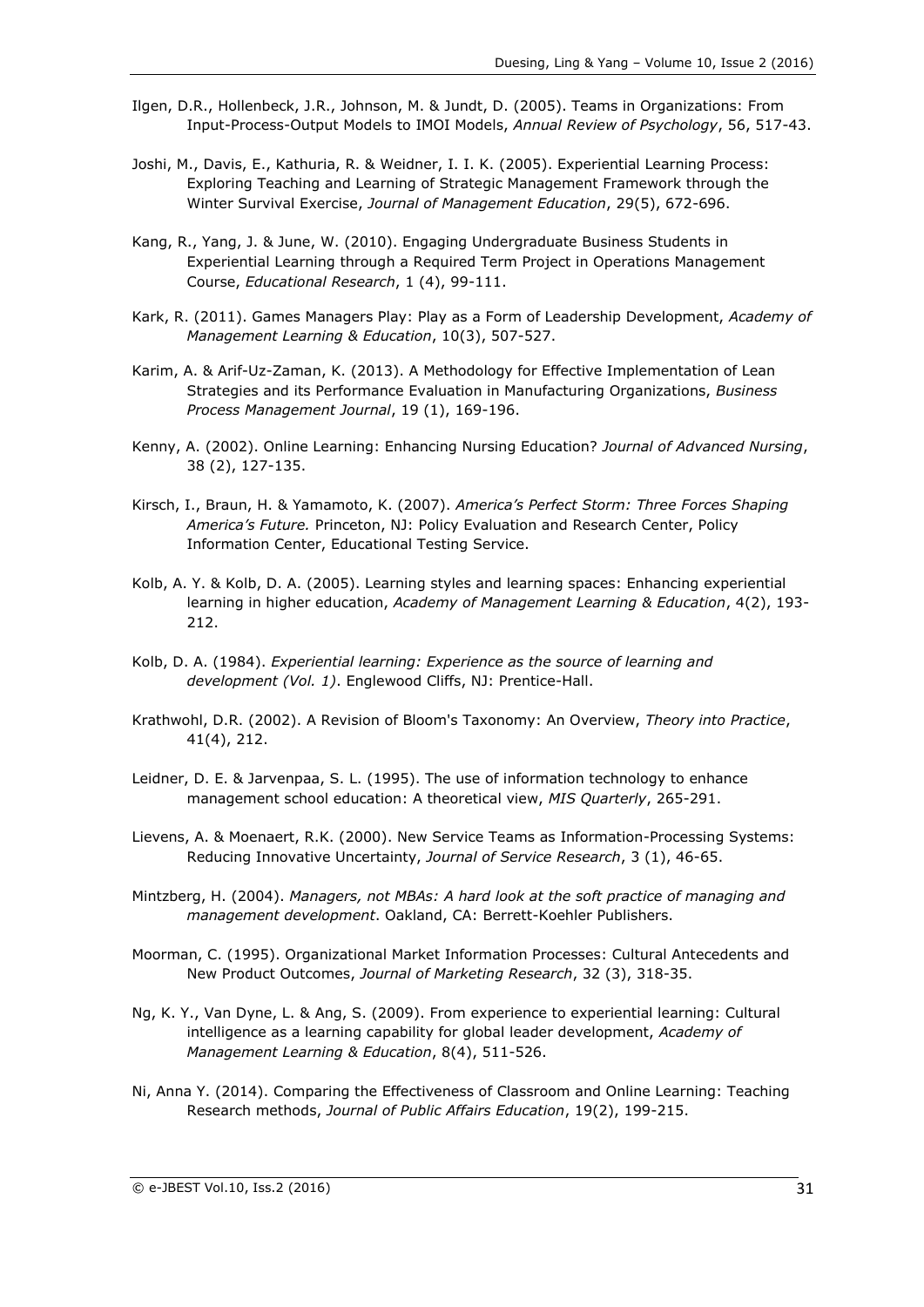- Onofrei, G., & Stephens, S. (2014). Simulation games in operations management: The importance of immediate post game analysis, *Global Management Journal*, 6(1-2), 61- 64.
- Polito, T., Kros, J. & Watson, K. (2004). Improving operations management concept recollection via the Zarco experiential learning activity, *Journal of Education for Business*, 79(5), 283-286.
- Popovich, C. J. & Neel, R. E. (2005). Characteristics of distance education programs at accredited business schools, *The American Journal of Distance Education*, 19(4), 229- 240.
- Roe, C.W., Toma, A.G. & Yallaprogada, R.R. (2015). Innovation in Business Education: Developing A High Quality Online MBA, American Journal of Business Education, 2<sup>nd</sup> *Quarter*, 8(2), 169-176.
- Rovai, A. P. (2004). A constructivist approach to online college learning, *The Internet and Higher Education*, 7(2), 79-93.
- StoBlein, M., & Kanet, J. J. (2008). Developing undergraduate student research experiences in operations management, *Decision Sciences Journal of Innovative Education*, 6(2), 495- 502.
- Sven-Oliver, S., Tyler, K. & Brennan, R. (2007). Adaptation in Inter-Firm Relationships: Classification, Motivation, Calculation, *The Journal of Services Marketing*, 21 (7), 530- 537.
- Taras, V., Caprar, D., Rottig, D., Sarala, R., Zakaria, N., Zhao, F. & Huang, V. (2013). A Global Classroom? Evaluating the Effectiveness of Global Virtual Collaboration as a Teaching Tool in Management Education, *Academy of Management Learning & Education*, 12 (3), 414-435.
- Van Riel, A.C.R., Lemmink, J. & Ouwersloot, H. (2004). High-Technology Service Innovation Success: A Decision-Making Perspective, *Journal of Product Innovation Management*, 21 (5), 348-59.
- Van Riel, A. C. R., Semeijn, J., Hammedi, W. & Henseler, J. (2011). Technology-Based Service Proposal Screening and Decision-Making Effectiveness, *Management Decision*, 49 (5), 762-783.
- Whiting, V. R., & de Janasz, S. C. (2004). Mentoring in the  $21<sup>st</sup>$  century: Using the internet to build skills and networks, *Journal of Management Education*, 28(3), 275-293.
- Williams, C. (2016). MGMT, 9<sup>th</sup> ed. Boston, MA: Cengage Learning.
- Wu, D. Y., & Katok, E. (2006). Learning, communication, and the bullwhip effect, *Journal of Operations Management*, 24(6), 839-850.
- Yin, R.K. (1994). *Case Study Research: Design and Methods*, 2nd ed. Thousand Oaks, CA: Sage.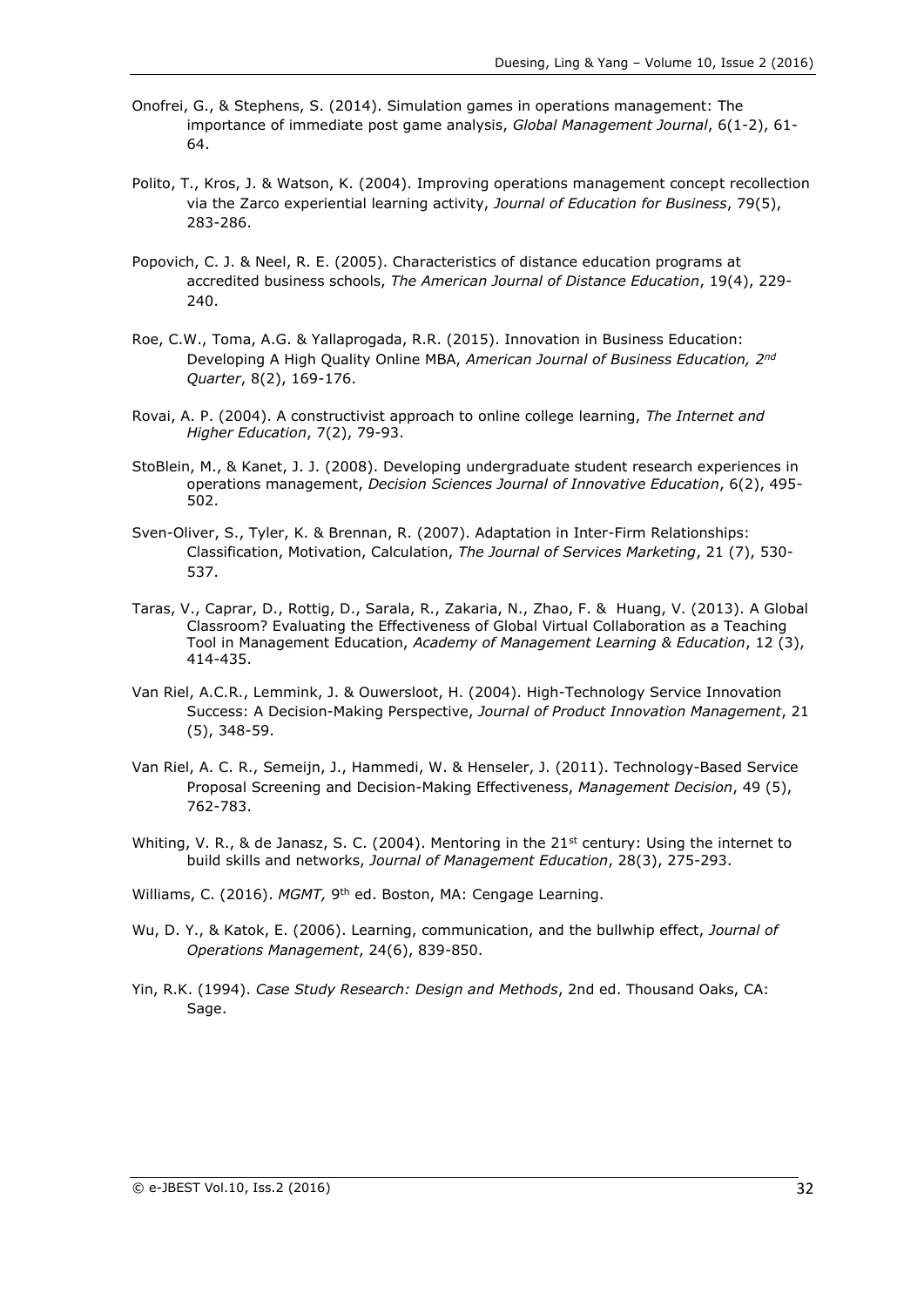## **Appendix: Observation Sheet**

*Part I. Demographic Information*

| Company Name                                     |                                                       |  |
|--------------------------------------------------|-------------------------------------------------------|--|
| Industry<br>Type                                 | Manufacturing                                         |  |
|                                                  | Service                                               |  |
| Size                                             | Employee<br>Numbers                                   |  |
|                                                  | <b>Annual Sales</b>                                   |  |
|                                                  | Local, Regional, National<br>or International Company |  |
| (State, Country)                                 |                                                       |  |
|                                                  | Major Product/Service                                 |  |
|                                                  | <b>Current Financial Posture</b>                      |  |
|                                                  | (Good, Average, or Poor)                              |  |
| Position in the<br>Industry/Major<br>Competitors |                                                       |  |
|                                                  | Leader<br>Follower                                    |  |
| Other Information                                |                                                       |  |